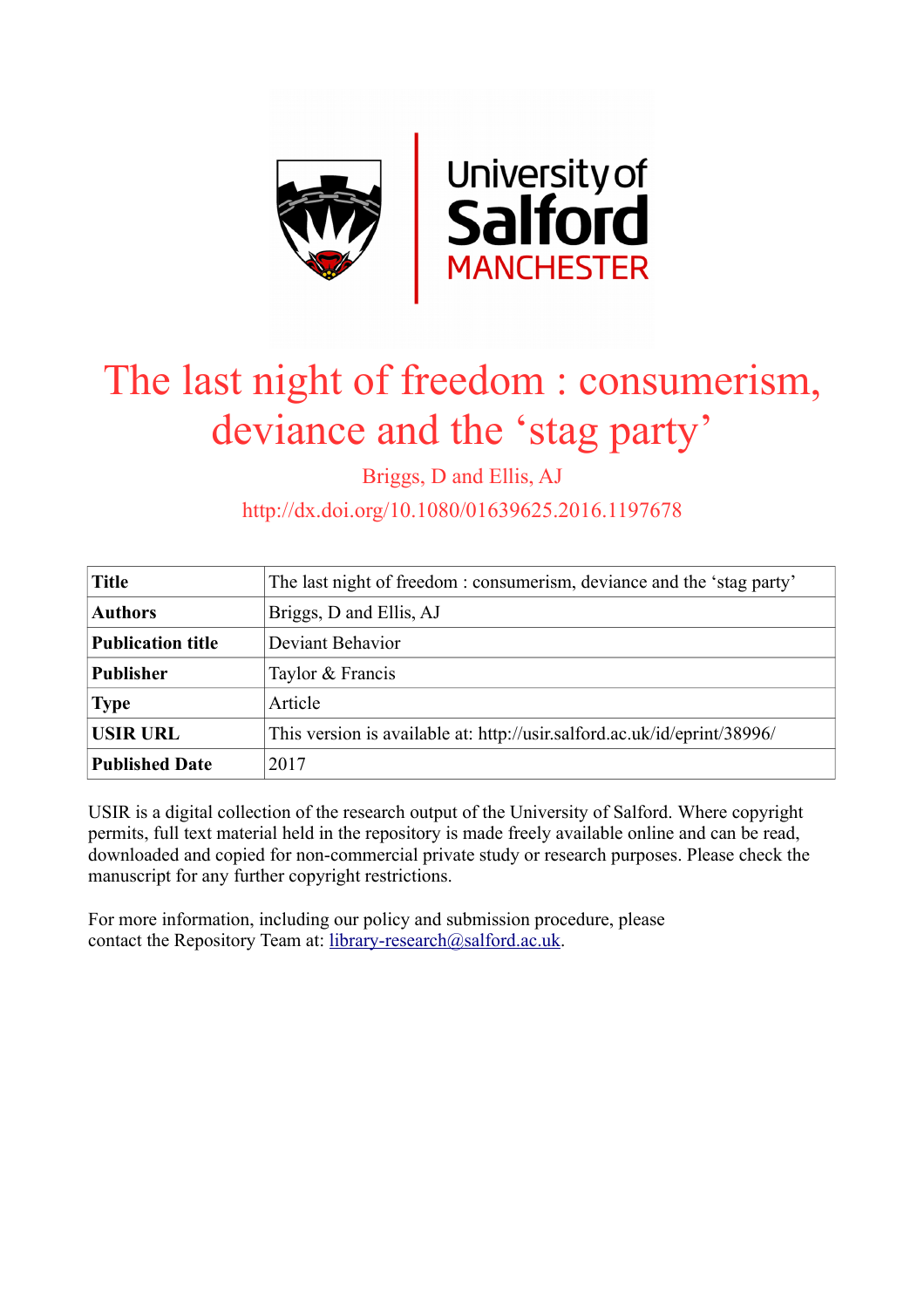#### **The last night of freedom: consumerism, deviance and the 'stag party'**

# **Authors**

Prof. Daniel Briggs, Universidad Europea

Dr Anthony Ellis, University of Salford

### **Abstract**

This article offers an ethnographic examination of the stag party phenomenon in the UK. Stag parties have become socially expected as a rite of passage, pre-marriage celebration for men that usually involves excessive alcohol consumption and engagement in deviant, potentially harmful, behaviour. These events produce a shift in time and space, and together with group expectations for celebration, increase the impetus for excessive consumption. Our contention is that excessive consumption of alcohol and deviant behaviour that often takes place are partially rooted in commercial ideology which has become firmly embedded in the attitudes of young British men.

### **Key Words:**

Consumerism; Deviance; Ideology; Night-time Economy; Stag Party

## **Introduction**

This article provides an ethnographic exploration of young British men who engage in stag parties or what are sometimes colloquially termed stag 'dos'. It offers an examination of this phenomenon in the UK (Thurnell-Read 2011; 2012) and complements the international literature surrounding the gendered experience of premarriage celebrations (Tye and Powers 1998; Eldridge and Roberts 2008). The main pretext we offer to the literature is a macro, structuro-culturo perspective which is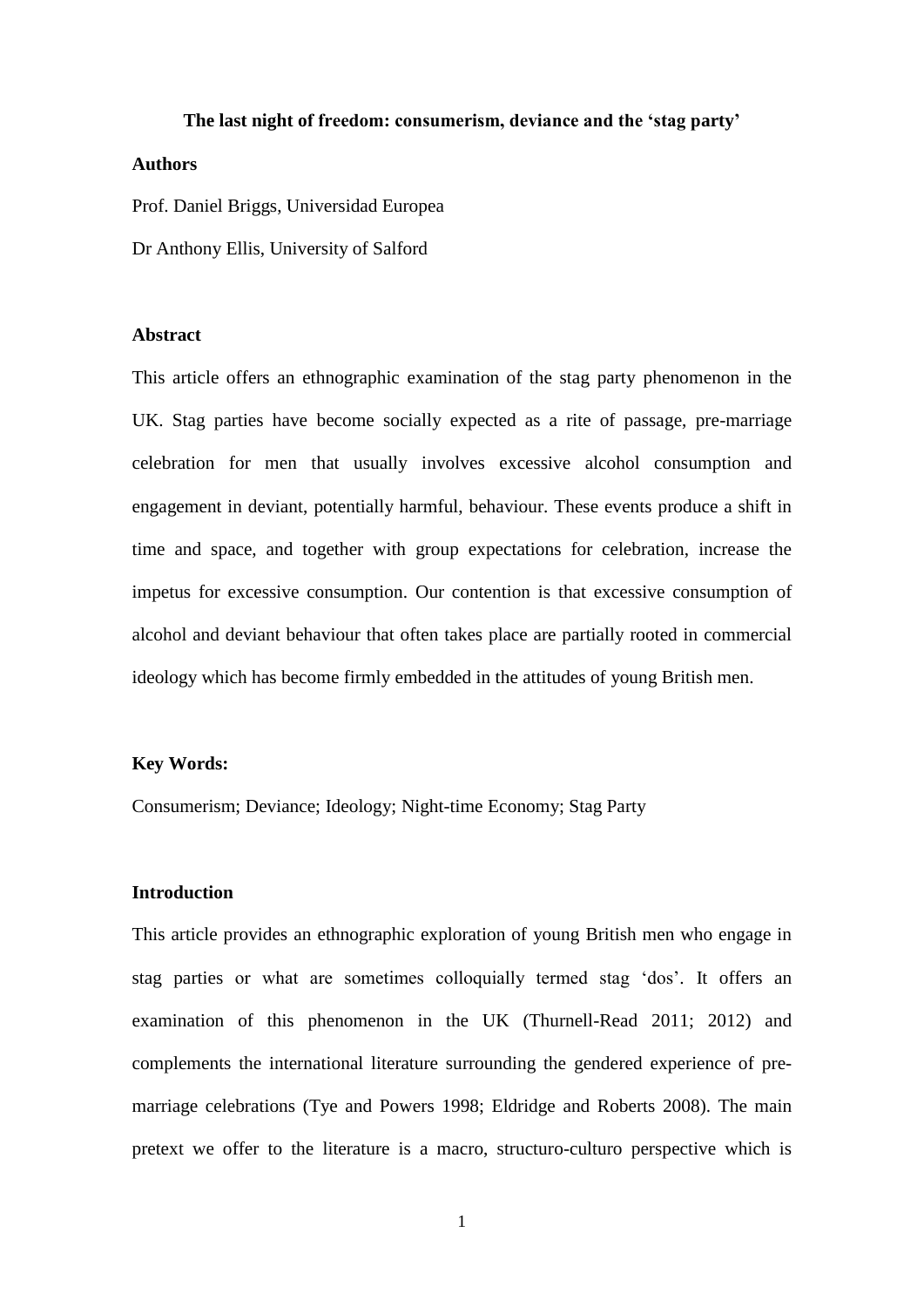subjective in its appreciation of the stag party experience. We consider the way in which commercial imperatives seemingly drive social expectancy for excessive consumption and deviance when groups of young men celebrate the impending marriage of 'the stag'. This 'experience' has become a cultural norm for many young (or even older) groups of men across the UK.

In our paper we draw on data collected from a combination of company websites specializing in the organization of stag parties, ethnographic observations of stag parties, and interviews conducted with men who have been on stag parties. This data adds a further layer of understanding to the way young British men start to learn about what they should be doing with their free time, and in the context of this paper, what they expect to do on stag parties. We utilize this data to analyse the ways in which deviant, potentially harmful, behavior and concomitant excessive consumption, emerge situationally within the spatialized context of the stag party. We suggest that the way in which excessive alcohol consumption, associated risky behavior and harm collectively evolve as a social norm in these contexts (see Hall and Winlow 2015) is commercially buttressed by corporations who sell these jaunts as tokens of the 'good life' and as 'experiences' to supposedly be cashed in later in life (Briggs 2013) that our respondents are keen to accumulate.

We begin with a brief discussion of the phenomenon of the stag party before addressing how it has become a commercial enterprise for companies specializing in the 'stag party experience'. Presentation of our research methods precedes a discussion of relevant literature and the formulation of a broad theoretical framework in which to situate the data we present and the arguments that follow. Key to which is the growth of consumer capitalism which now readily supplies young people with commerciallyinstigated ideological motifs for life and we suggest that social expectations and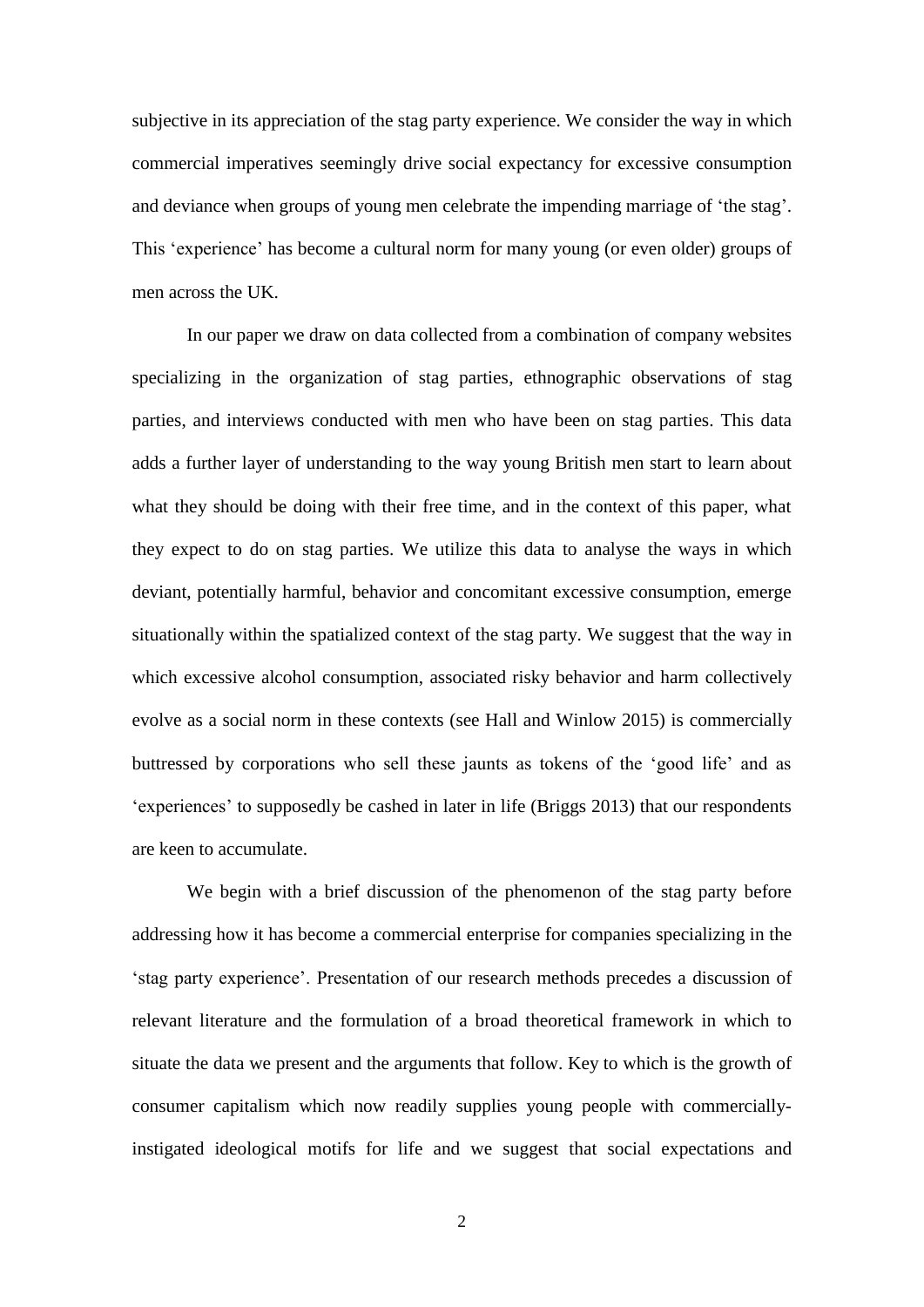behaviour during stag parties are closely related to these commercial imperatives. The stag party provides a *time* and *space* out of the perceived mundane day-to-day and the ordinary, allowing for normal routines and everyday characters to temporarily disappear, which provides the immediate spatial context in which deviant behavior occurs. We argue that the intense pressure to make the most of the moment becomes elevated significantly. Aspects of "normal" moral behaviour are suspended, while subjective fetishes are explored and what we term 'kudos of the wrong' becomes central to the stag party experience. The deviant behaviours, though sometimes seen as socially negative for their potentially humiliating and harmful effects, are validated by the perceived value they offer to these young men in their imagined futures. These moments of sometimes extreme deviant behaviour are made for their own extraction from a future which has not yet happened, constructed for its prospective significance in the past.

### **The Stag Party**

In recent times the phenomenon of the 'stag party' – the collective celebration for a young man before their impending marriage – has grown in popularity and within public consciousness (Thurnell-Read 2012). In the night-time economies of most large UK cities and with the growth in budget airlines throughout Europe and beyond, one can often find groups of men most weekends of the year present for the purposes of a stag party. The popularity of the stag party and its concomitant expectations of excessive consumption and raucous behaviour, were recently the focus of the highly successful Hollywood film franchise 'The Hangover'. The first and second instalments of this trilogy are told through flashbacks after the central characters wake up hungover, suffering from temporary amnesia, and realise a member of their party is missing. The films chart the drug and drink fuelled antics of this group of men during their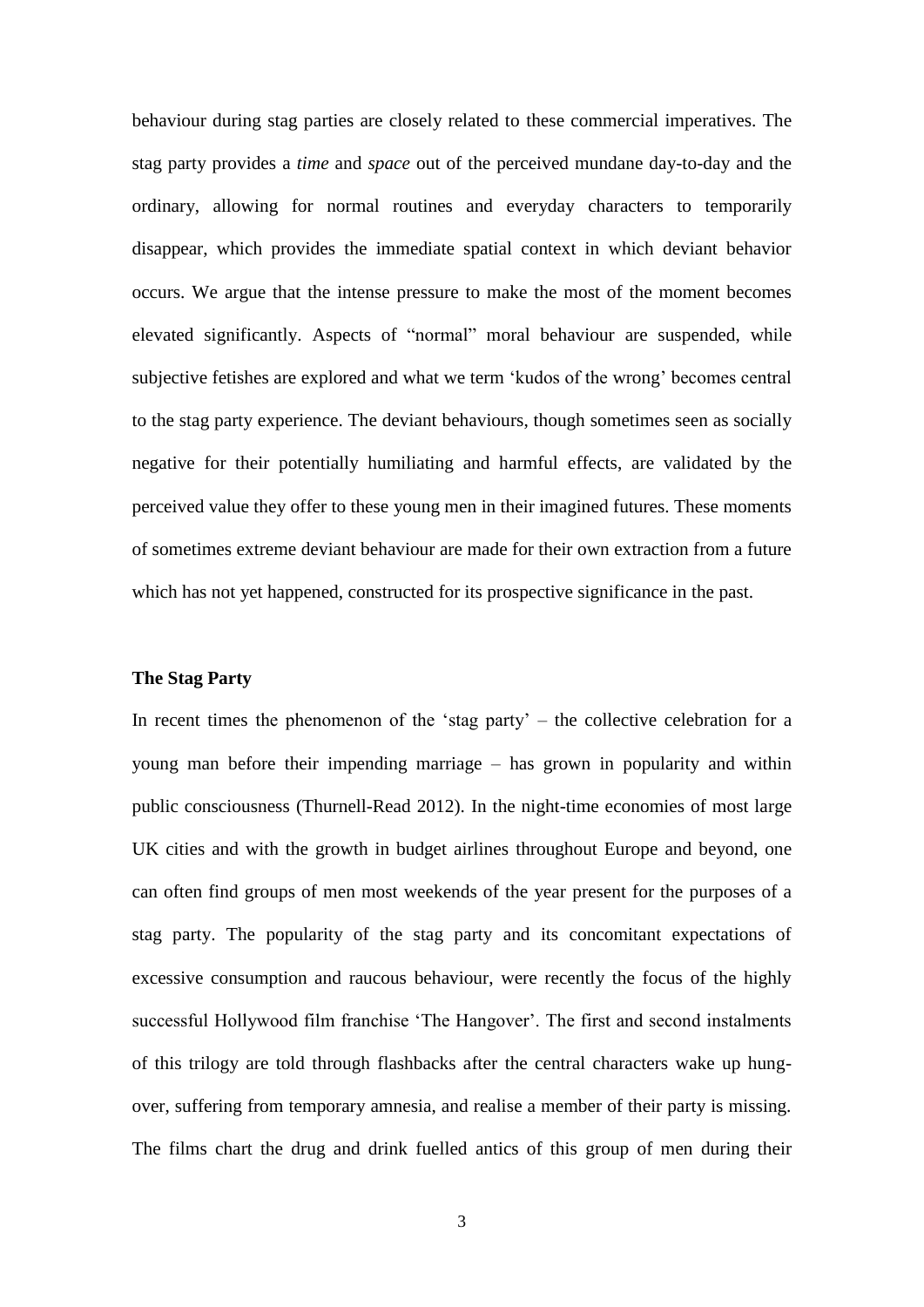'Bachelor Parties' (Bachelor party is the American equivalent of the UK Stag party) in Las Vegas and Bangkok in the first and second films respectively. Interestingly, given the focus of our paper, these hugely successful films reinforce many of the themes that emerged from our research with young British men which come to light in this article. The issue of extremely deviant and sometimes criminal behavior during such events, that are touched upon in these films and that we address here, recently resulted in a group of British men travelling to Bratlislava, Slovakia for a stag party being removed from their flight by German police. It was reported that members of the group, who were reported to be severely intoxicated, became violent during the flight, forcing the pilot into an un-scheduled stop in Berlin to allow police to remove them (BBC News 2016).

The stag party group is normally orchestrated by the 'best man' and numbers can range from just a few to as many as 20 or even 30; some of whom may not know each other as friends prior to the party. Though the transition is difficult to determine, the stag party was often seen as one evening of celebration the night before marriage. Contemporarily, however, it has become something more elaborate, often organized over weekends, involving dressing up, day and night time activities, and general excessive consumption of alcohol predominantly. It now seems to have become a folkloric social expectation that those who participate should do what is expected of them on these occasions. In particular, the pressure to consume is buttressed by the collective motivation to embarrass or shame the 'stag' and in the process forge memories often involving deviant and transgressive behaviour (see Thurnell-Read 2011).

Some best men will organize their own independent parties on a seaside town for the weekend for example, or, if the group can afford it (or even if they cannot), perhaps

4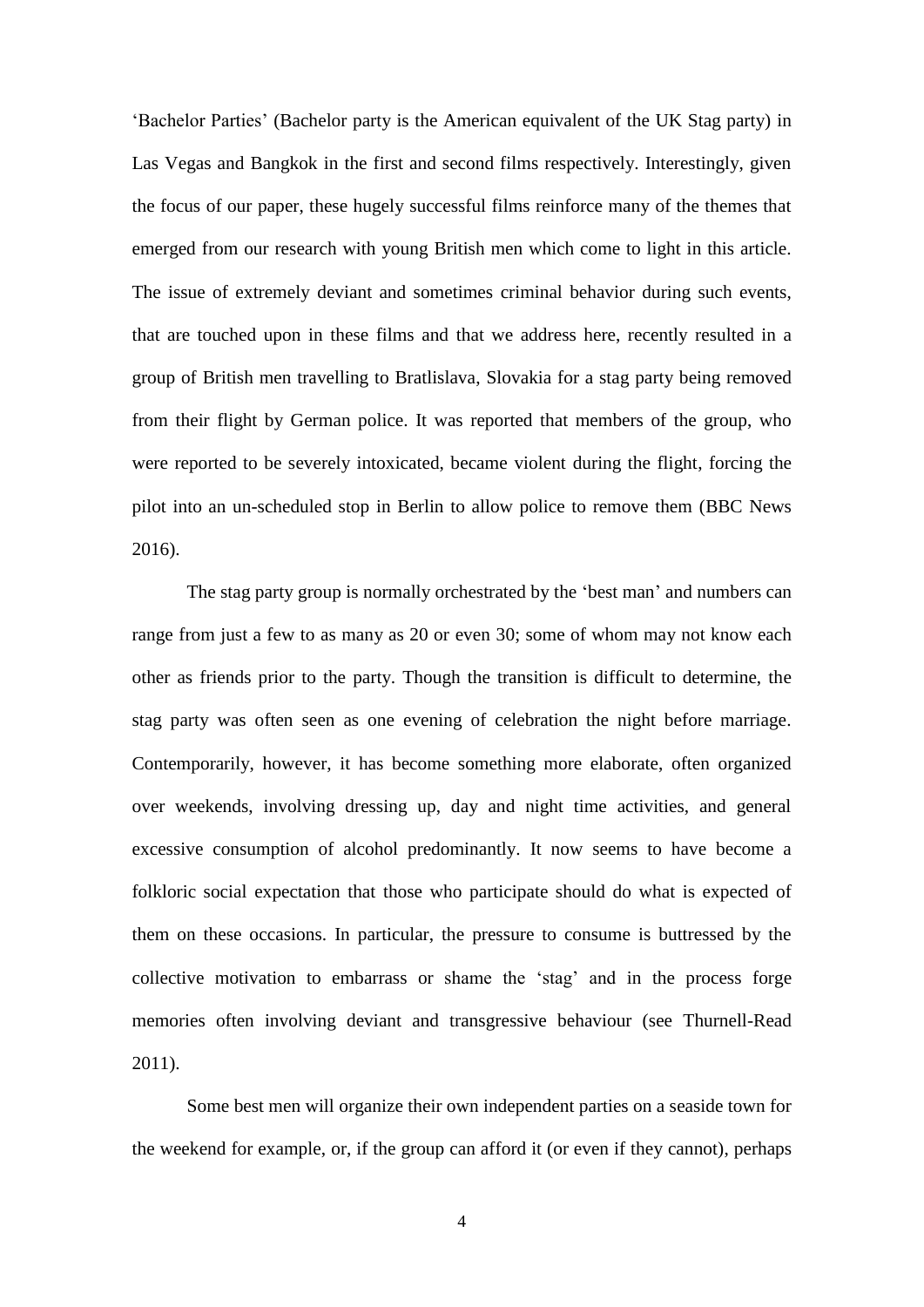a weekend in a European city. However, there are an array of companies who arrange stag party 'experiences', selling packages for cheap hotels, day-time activities, often combined with VIP entry to bars and nightclubs. Some companies specializing in these experiences offer to make stag party t-shirts (see [www.stagnighttshirts.co.uk\)](http://www.stagnighttshirts.co.uk/) in order to create a specific collective identity for the group to be displayed to others in the consumer spaces they will later occupy during the party. On the websites clients can browse over images of smartly dressed models in casinos, half-naked women on beaches, and stylish clubs to select the 'experiences' they want to realize (The Stag Company) (see also Thurnell-Read's (2012) discussion of websites promoting organised stag parties in Poland). The websites sell stag party games, drinking vessels, costumes, and various inflatable phalluses, sheep and women (Last Night of Freedom). There are also blogs from previous stag participants as well as photos of previous customers during their stag parties. Importantly, much of the emphasis in the marketing of these stag experiences plays on notions of 'liberty' and 'freedom', as if this is the soon-to-be grooms' final opportunity to enjoy 'the good life' before impending marriage supposedly secures them to life partners, a family, and the responsibilities associated with this.

Importantly, many of these trips are organized by companies whose interest is to get clients to consume. Most if not all stag parties take place in sites which are spatially designed for excessive consumption (Miles 2010). In the UK, many take place in city centres around bars, nightclubs and gentlemen's clubs; and it is these spaces which enable the subjective stimulus to consume and exaggerate that consumption (Briggs 2013). To give some empirical weight to the discussion so far we will later draw upon observational data gathered while participating in stag parties, alongside interview material gathered with several men who have occupied the role of 'best man' in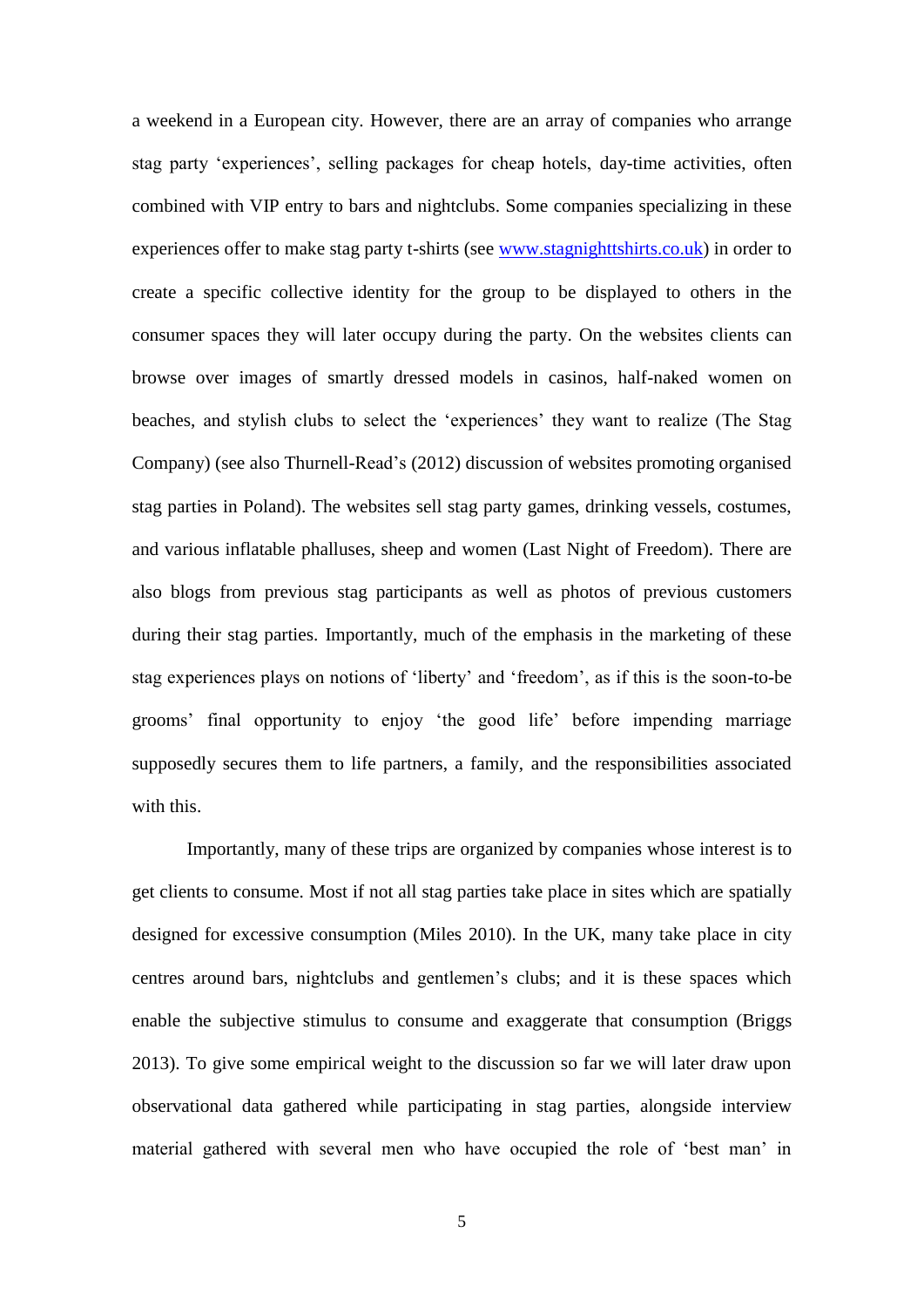organizing a stag party. Before doing this, we will firstly outline our methodology and then a discussion of literature in which to situate our data and arguments.

# **Methodology**

The data we present in this article is drawn principally from two ethnographic research studies. Although these are focused on different issues, with neither of them beginning with any intention of investigating stag parties, what unites our respective studies is an attempt to engage with individual lived experience against a broad backdrop of social and cultural transformation.

The first study was a project undertaken during 2010 to 2012 which examined the deviant and risk behaviours of young British tourists on the island of Ibiza (see Briggs (2013) for details on the sample). Principally, young people were observed and interviewed in the resort of San Antonio, Ibiza; but fieldwork also extended into several large urban centres in the UK, including London, Liverpool, Manchester and Bournemouth. The project sought to explore the cultural attitudes and beliefs of these groups of young people while, simultaneously, it examined the way in which they 'subjectively experience' the holiday. For these reasons, the approach utilised a mix of ethnography and phenomenology. The approach evolved organically while in the field as it became clear that many of the young people travelled in large groups, but also had quite individual as well as collective subjective intentions for their holiday: as we will see something also integral to the stag party experience. During the research Daniel frequently encountered large groups of men who had journeyed to the island to celebrate the impending marriage of one of the group's members and he was able to gather data on their adventures through observation and informal conversations.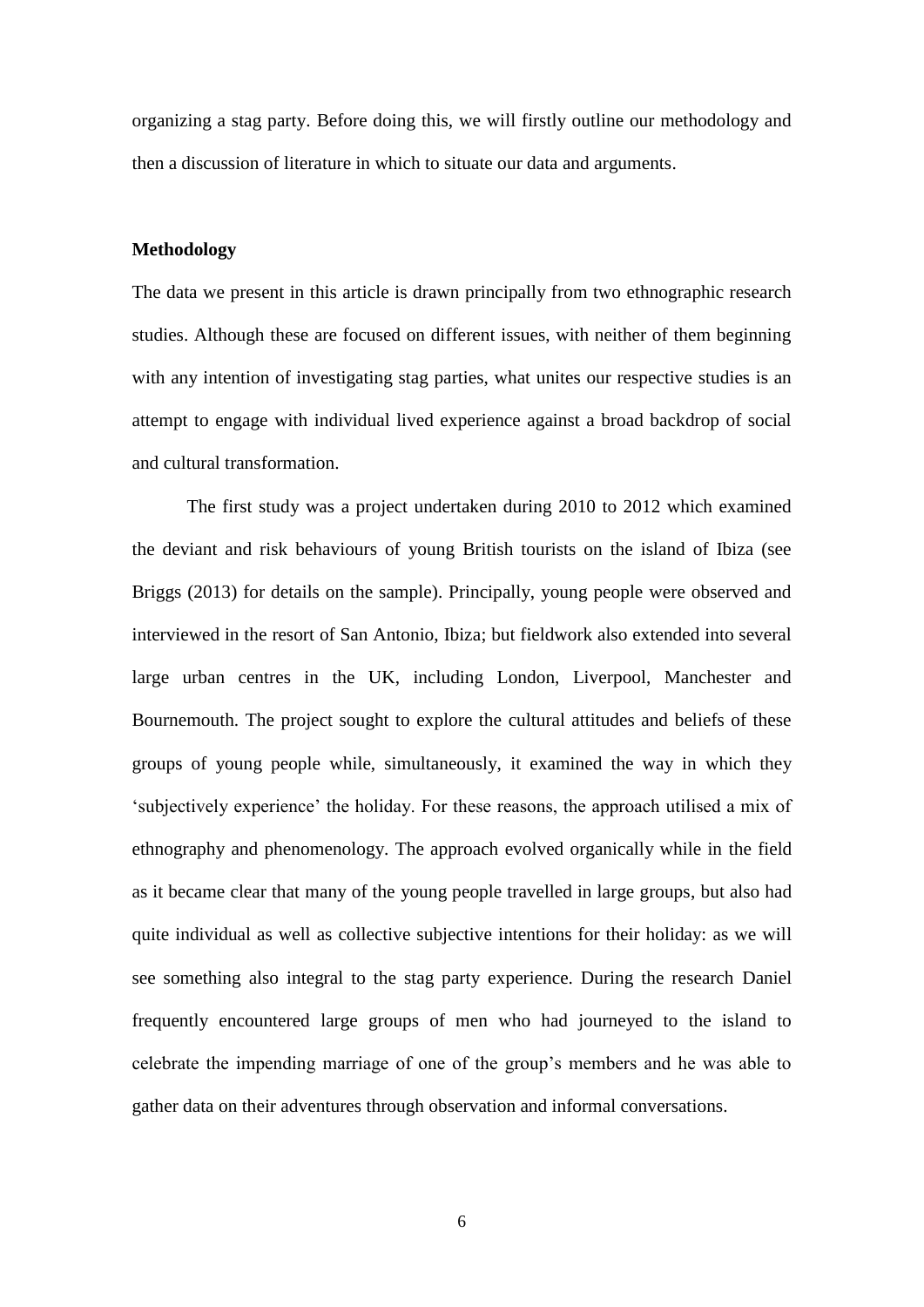The second project was a study of men and violence in the north of England that utilized ethnographic methods to research the lifecourses and experiences of men involved in serious violence and crime (Ellis 2016). When gathering data Anthony spent considerable periods of time in the spaces that these men occupied on a day to day basis, interacting with them and the wide network of male peers and acquaintances they associated with. For many of the men he worked with the night time economy had been, and remained, an important recreational space that was a source of both enjoyment, identity, and a place in which to socialize, and in some cases engage in 'business' (such as drug dealing). Through maintaining a regular presence in these social networks during the course of the research, Anthony was invited on, and attended, a stag weekend in a European city along with several of the study's participants, where much of the group's activity centered on consuming the city's night time economy.

Importantly then, the stag party and its common enactment within night-time consumer spaces, arose unintentionally during data collection for our respective studies. This does remain relatively dormant in our final works (Briggs 2013; Ellis 2016), as we had not made it the primary lens for analysis. On reflection we realized though that the area deserved far greater analytical interrogation given the significance our participants attached to these events and the generally limited attention that has been paid to them by sociologists.

Our research roles during these respective studies were participatory to some extent. Being present in the spaces where these stag parties were taking place in order to gather data meant that we had to engage to some extent in the activities of the men we were observing and interacting with. This often involved consuming alcohol, as well as engaging in the conversations and behavior taking place. Particular individuals in the groups we observed, mainly those in the role of 'best man', were aware of our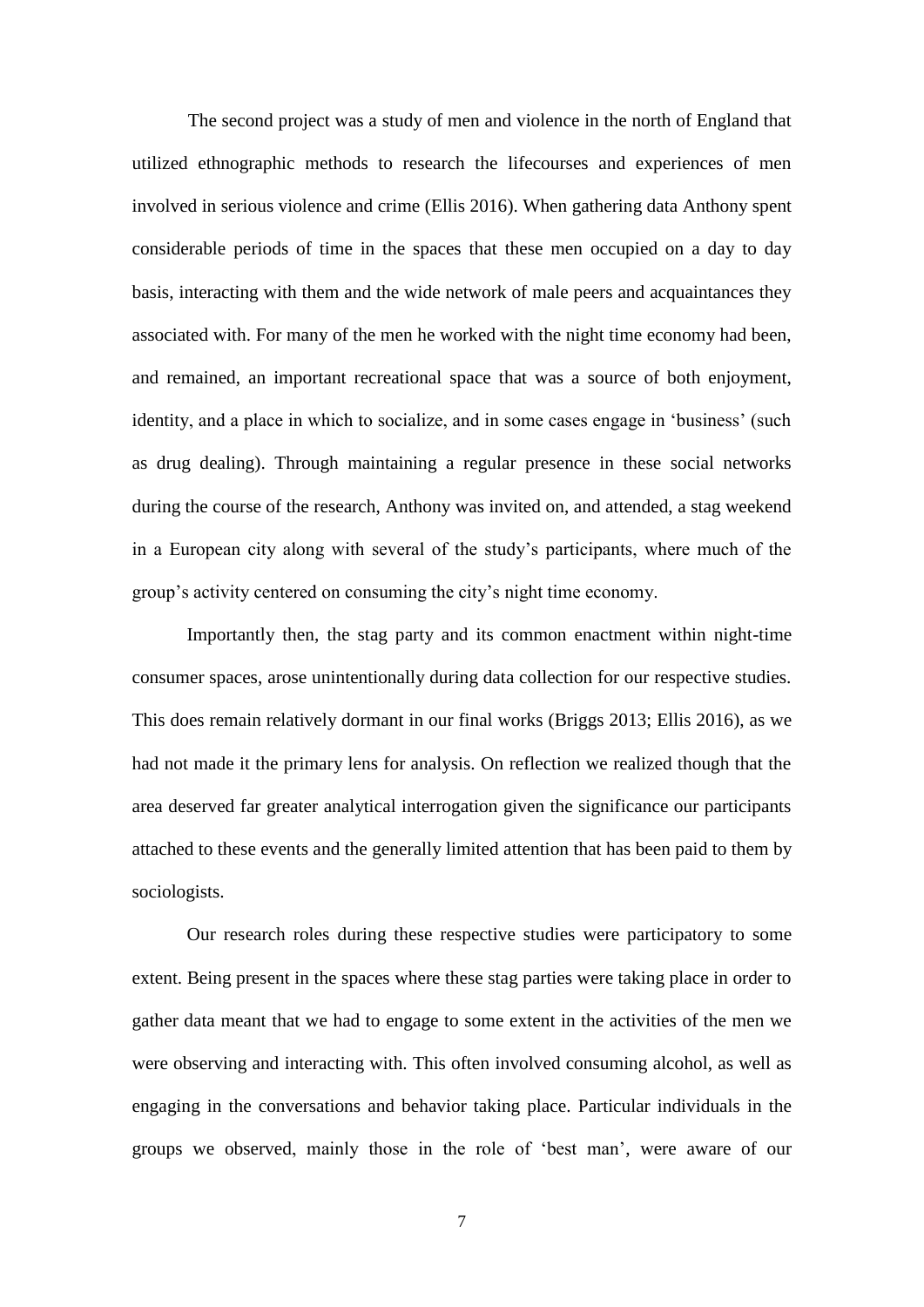respective research activities; however, the majority of individuals present were not aware of this. As two researchers that have undertaken ethnographic research on active criminality and deviance we are aware of the ethical issues associated with conducting research covertly, which are well documented (see Calvey 2008; Hobbs 2001). Covert observation of these stag parties was essential to not impinge upon the behaviour of those we were researching. As indicated, our research aims were to gain a deeper understanding of excessive alcohol consumption and the deviant behaviours which emerge within the spatial and temporal context of the stag party. As such, we felt it was imperative that our presence did not unduly affect or constrain this process. Despite the evident deceit practiced, we have gone to tremendous lengths to ensure that the identities of those present remain anonymous and that no harm will be brought to them as a result of our research. As well as providing participants with pseudonyms, we have also withheld and altered certain information to ensure complete anonymity. This was accounted for in ethics applications duly approved before commencing our research projects by our respective institutional ethics committee panels.

## **Consumerism, Night Time Leisure and the Stag Party**

It is important to provide a theoretical backdrop to the attitudes and deviant behaviours of the men that our research attempted to understand. We suggest this is related to the increasing prominence of consumer culture and how it plays out in the subjective lives of these men. How we arrive at this situation is related to the wider social changes which have taken place over the last forty years in Western liberal democracies like the US and the UK. This is a period of rapid social change, during which we have seen dramatic shifts in political economy and technological developments, which have had quite profound impacts on everyday social life. For some scholars, the rapidity of these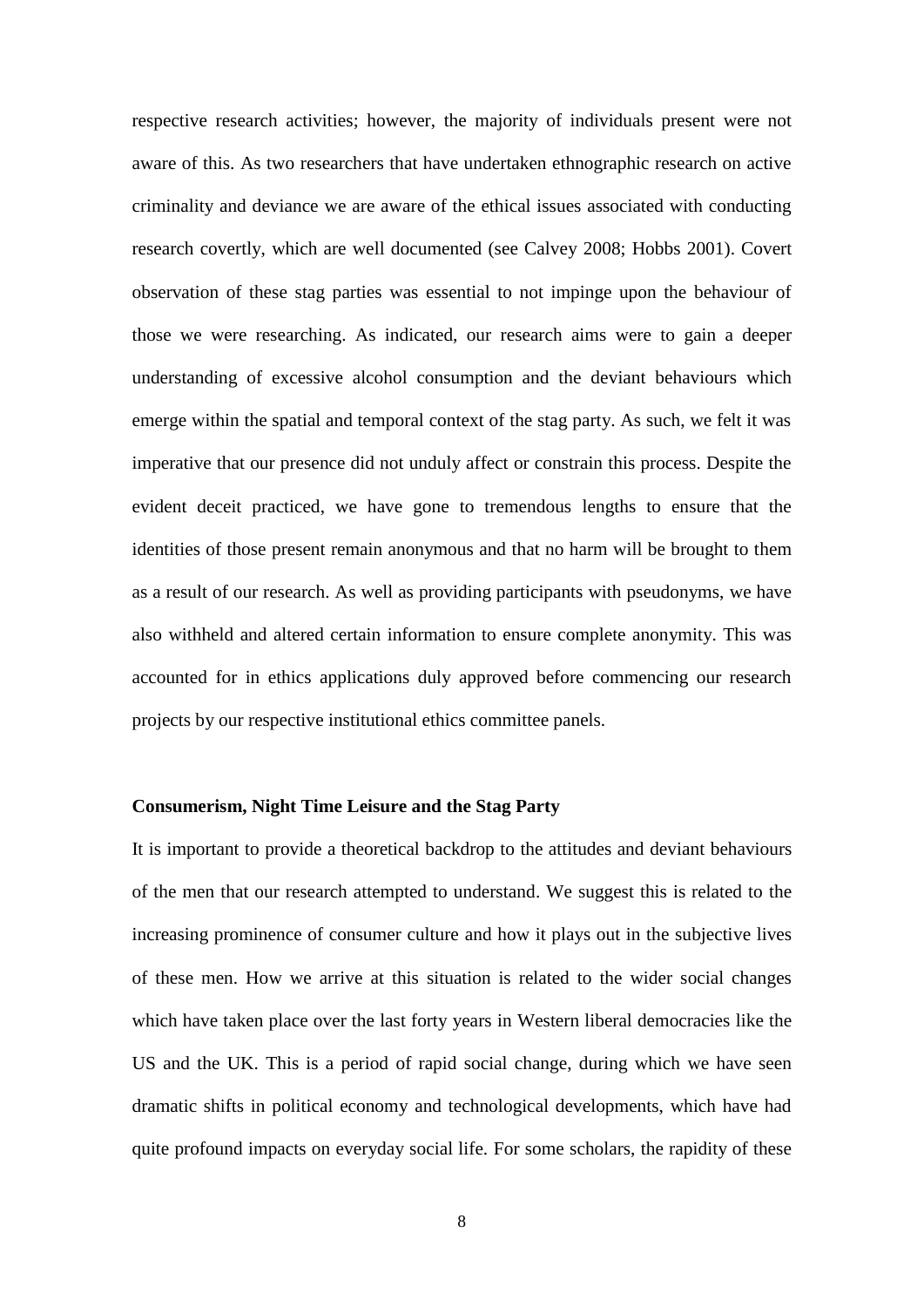changes has produced a subjective existential impasse for many people, or what has been termed 'ontological insecurity' (Beck 1992). In a context where lives and identities have become supposedly more fluid and are no longer determined so strongly by structuring divisions such as social class, a greater emphasis has been placed upon individuality (Furlong and Cartmel 1997; Young 2007) as a means to construct identity. In this transitionary context, consumer capitalism has effectively generated a surrogate social world in which personal identity and lifestyles have become increasingly defined by the individual's ability to purchase items and goods (see Hall et al 2008; Smith and Raymen 2015; Winlow and Hall 2013). A sense of identity and self-worth is now in part derived from competent consumption practices, something that Veblen (1994) in particular has discussed with reference to the potentially socially corrosive and damaging consequences of this. Veblen's (1994) notion of the *leisure class* posited that conspicuous consumption assisted in the elite's status maintenance through access to economic capital and the capacity to spend it. This quest to 'stand out' is, on the one hand, related to an emphasis on cultivating individuality but also connected to a desire to engage in *conspicuous consumption* (Veblen 1994) in an effort to distinguish oneself from others.

The quite acute pressures to engage competently in consumer culture has created a situation in which some people will amass significant debt, and borrow money from other people, just to participate in opportunistic moments motivated by immediate gratification and play – all of which are ideologically constructed as what they should be doing in order to be living fulfilling lives (see Briggs 2013; Hall et al 2008; Horsley 2015). For critical sociologists like Bauman (2011: 17), this current context in which consumerism has attained a powerful position within culture 'sets individuals in mutual competition and renders communal solidarity (except in temporary forms of alliances)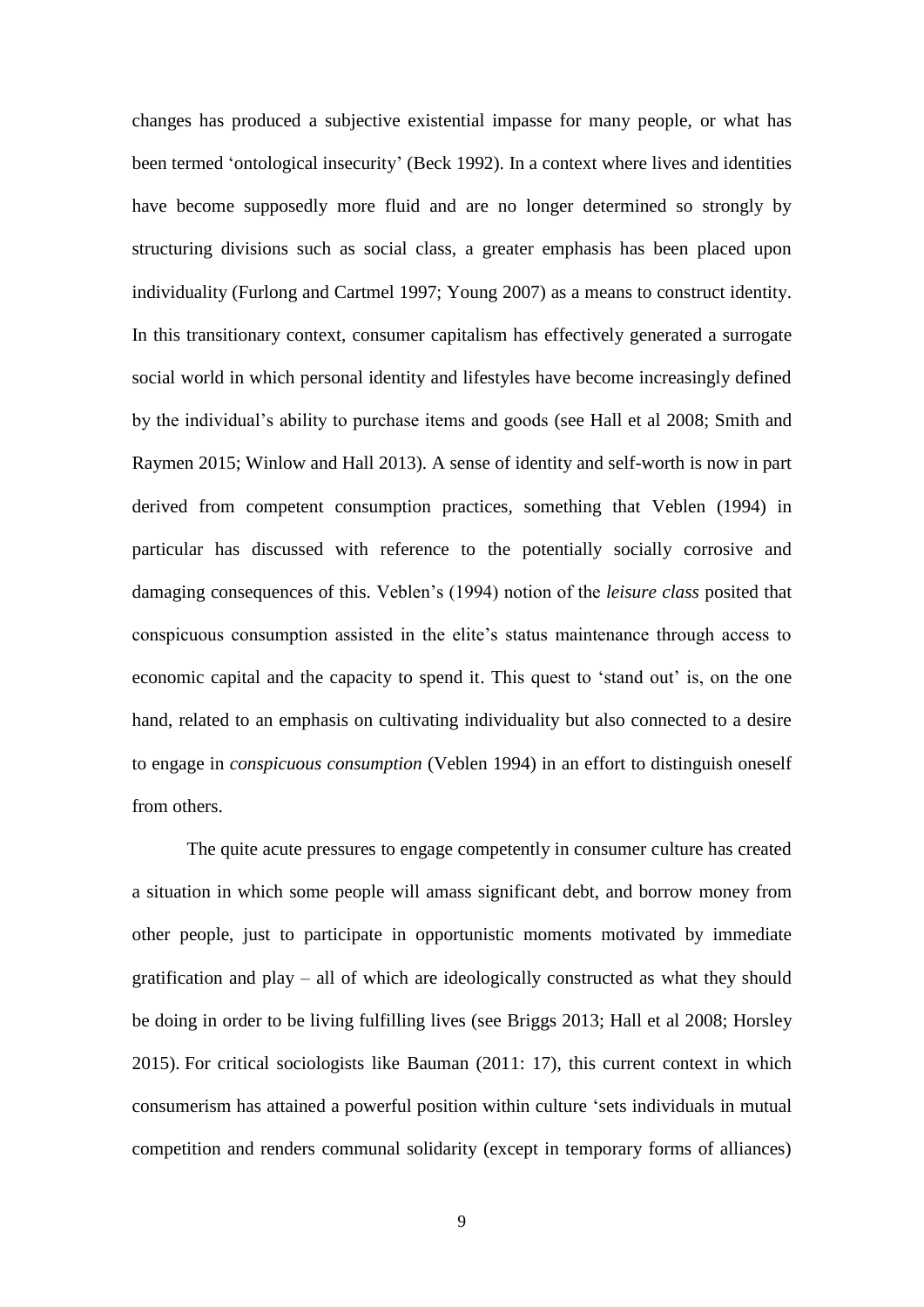to be perceived by and large irrelevant.' The life course becomes one of 'identity reinventions' and one of advanced meritocracy based on consistent personal attainment at the expense of the *other*. It is within this process, say Bauman and Donskis (2013: 28), that people lose their memory and in doing so 'become incapable of any critical questioning of themselves and the world around them.' Public spaces and interactions – such as many stag party destinations – increasingly take place in simulated spaces designed by marketing experts and corporations for our enjoyment, but ultimately to encourage consumption. Here, notions of the *good life* come alive and identity construction revolves around a narcissistic quest for personal gratification which is increasingly commercially and ideologically woven into the subjective politics of our lives.

Within the social context outlined above most British young people are now experiencing what has been termed by some sociologists as a protraction of the 'youth' phase, in which traditional transitions that are symbolic of entering 'adulthood' are being delayed. Most remain in this protracted phase for some time due to a combination of structural impediments, such as low pay, extended periods of education, an inability to purchase property (Furlong and Cartmel 1997), as well as cultural expectations and pressures to spend money on consumer items and lifestyles (see Hayward 2012; Lloyd 2011). Even after those significant 'rites of passage' that are taken as indicative of entering 'adulthood', advertising continues to invite adults to temporarily abandon rational self-management in favour of 'infantile' pleasures (Hayward 2012). As discussed briefly above, a significant body of research has shown that consumption in general, represents an important contemporary marker of identity for all social groups, but particularly young people (see Bauman 1998; Winlow and Hall 2009). We would argue that for a significant number of young people these days, paid work represents an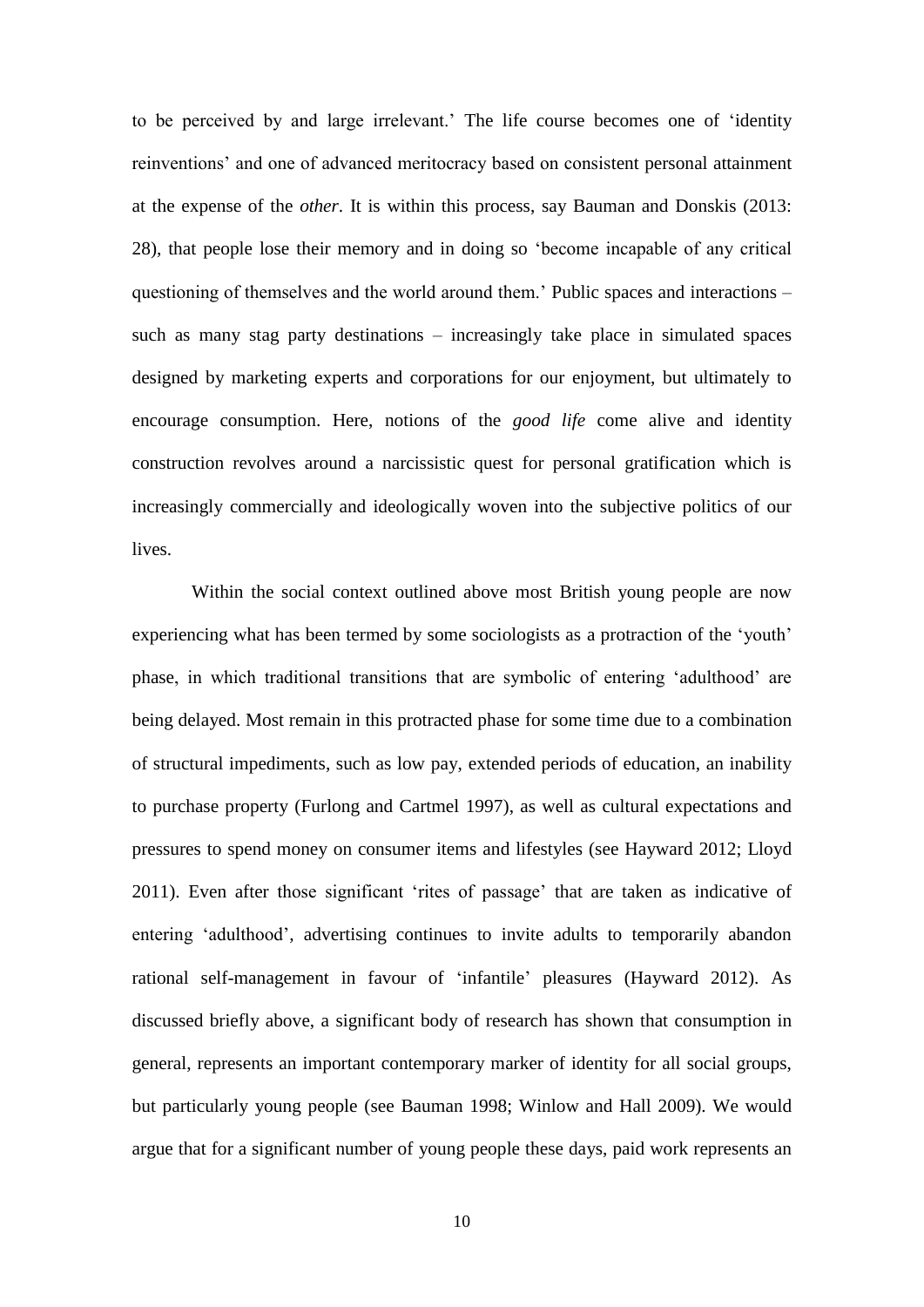instrumental conduit to hedonistic consumption and commodified pleasure (see also Lloyd 2011). And we have found in our research predominantly with young men in their 20s (as well as men in their 30s and upwards), but also some young women, tremendous significance is attached to the importance of weekend intoxication in the night time economy. As discussed above briefly, it is within the night time economies of urban centres in both the UK and abroad that the stag party often takes place (Thurnell-Read 2011; 2012).

Following a series of economic crises in many large urban centres across the UK after the demise of heavy industry, the night time leisure economy has burgeoned considerably becoming a significant market in many local urban UK economies (Hobbs et al 2003). Some early sociological analyses of youth cultures and identities in this consumerist context focused upon the formation of 'club cultures' and 'style' amongst young people. These postmodern perspectives on night-time leisure emphasized the construction of identity through taste, music, consumption and fleeting, ephemeral relationships (see Malbon 1999; Thornton 1995).

Subsequently, a significant body of social scientific research examined more critically the political economy of night-time leisure; something largely neglected in some postmodern accounts. Hollands (2000) discussed the presence of social divisions, around class and gender in particular, in night time leisure spaces. For Hollands, these divisions are connected to increased corporate activity and regulation of the night time economy, which shapes perceptions of taste, style and consumption, and creates spatialized divisions between groups in relation to these. More recent work, hailing from a critical criminological tradition, has begun to deal more directly with the formation of subjectivity within this more competitive and individualistic context. Against a broad backdrop of the collapse of class-based institutions, employment,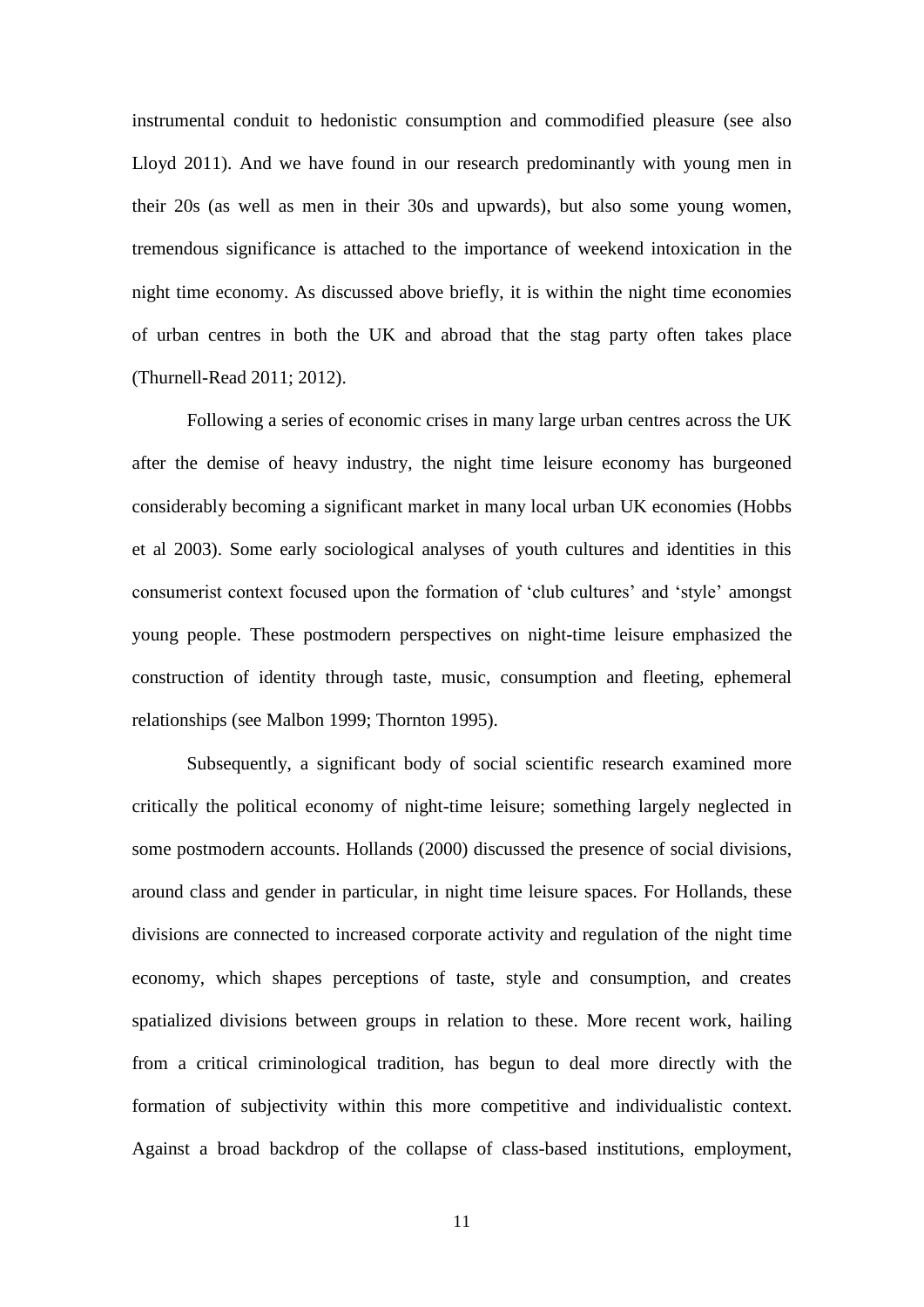culture and identities, Winlow and Hall's (2009) young participants had completely embraced consumerism as a means to construct individualized identities. The pubs, bars and clubs of the local night time economy were the spaces in which many of them socialised and maintained their friendships. But many also displayed tremendous feelings of anxiety under an oppressive weight of expectation to consume competently and to distinguish themselves from others. Lloyds's (2011) ethnographic research examined the working and leisure lives of young call centre workers in the North East of England, many of whom were apathetic about their employment. Instead, their faith in the local night-time economy's ability to provide more rewarding and desirable identity forms often resulted in them spending large proportions of their meagre salaries on alcohol and branded designer clothing. These pressures, and the lure they felt to indulge in regular hedonistic consumption, impeded their ability to realise their ambitions of home ownership, career enhancement, and general social mobility. These important themes were developed more recently in Smith's (2013) ethnographic work with older users of the night-time leisure economy who had remained committed consumers beyond their youth. Smith's participants found themselves continually drawn to participate in night-time leisure because of the threat of experiencing social inadequacy and irrelevance in a cultural atmosphere that promotes personal enjoyment and pleasure.

So what has for some young, and in some cases older, people become the 'drudgery' of the working week is now punctuated by the possibility of brief bouts of excessive, over-indulgent consumption at the weekend. In addition, there is the occasional 'mad' holiday (Briggs 2013), weekend away, or trip to celebrate some significant point within the lifecourse, all of which often involve heavy consumption of alcohol; it is into the latter that the stag party fits. The stag party represents a preamble

12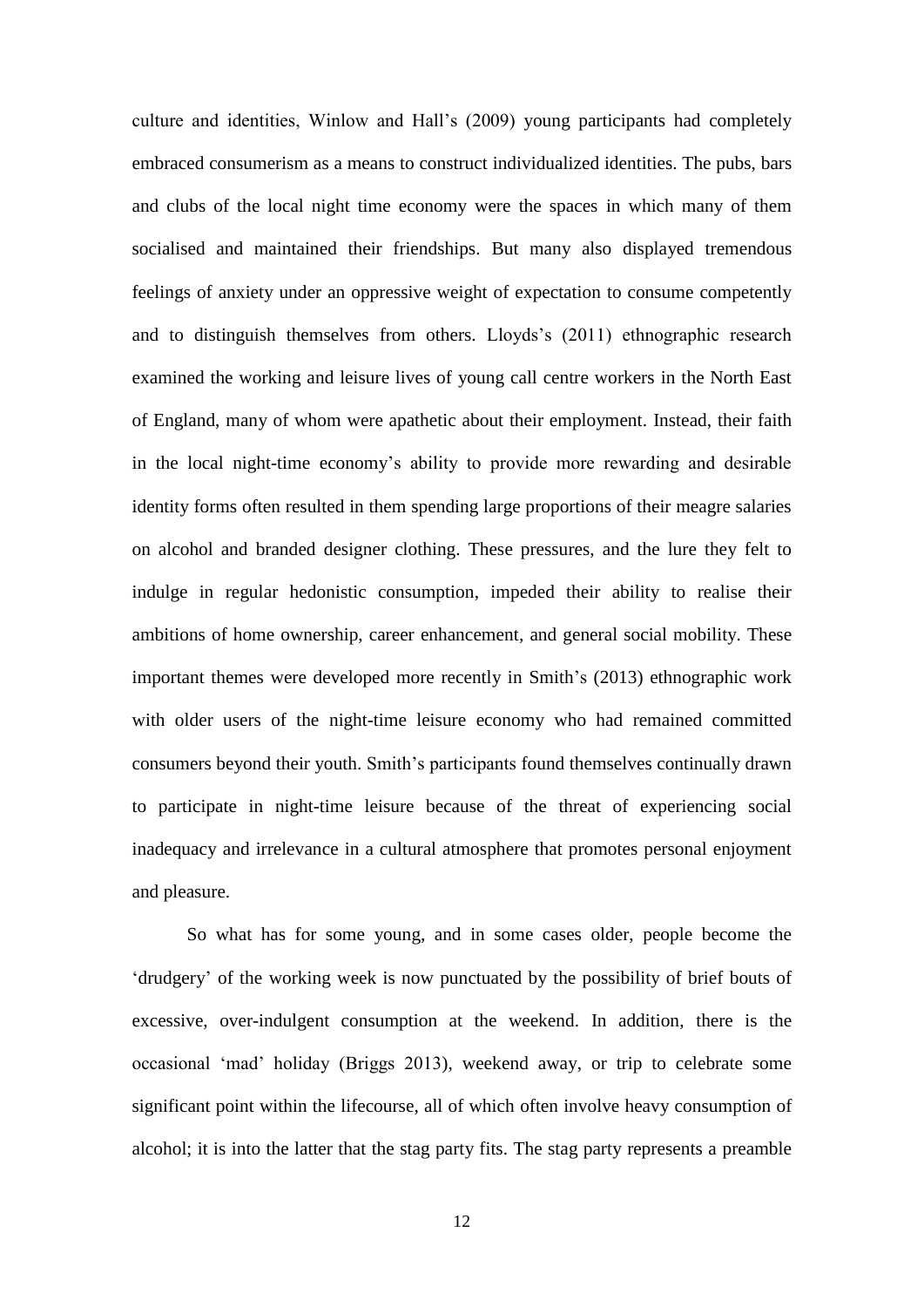to the significant 'rite of passage' that the male is about to undertake. The market has unhesitatingly seized upon this, re-working it into a not-to-be-missed 'life experience' with all its associated consumption practices. As we have intimated in this article, a consumer industry has mushroomed around the stag party 'experience' both domestically and abroad, which often takes place in the context of the night-time economy and has been facilitated by cheap flights and greater access to foreign destinations.

Somewhat surprisingly, very little academic attention has been paid to this phenomenon with the exception of Thurnell-Read's (2011; 2012) work. Thurnell-Read focuses upon the temporary inversion of controlled masculine embodiment and the situational accomplishment of masculinity through parody and self-destruction during the stag party. Excessive consumption of alcohol and its effects upon bodily functions ensures that the stag party provides 'time' and 'space' out of those contexts in which men and their bodies are expected to be controlled and rational. Thurnell-Read notes, as do we, the expectation for such behavior and its evident predictability despite it being 'characterized as spontaneous and impulsive by individual groups' (Thurnell-Read 2011: 988). Thurnell-Read's work on stag parties has been important in developing social scientific understanding of this area. In this paper we contribute to this developing understanding by focusing upon the role and function of consumer culture in the stag party; something that Thurnell-Read's work does not address. Thurnell-Read's work focuses upon the intersections of place and space with masculinity: the creation of meaning and group identities within the context of the stag party. In contrast to this situationally focused analysis, we are keen to extend here a perspective that examines broader economic and cultural forces and their consequences for subjectivity. Our data suggests that these are not just masculine affirming behaviours that emerge as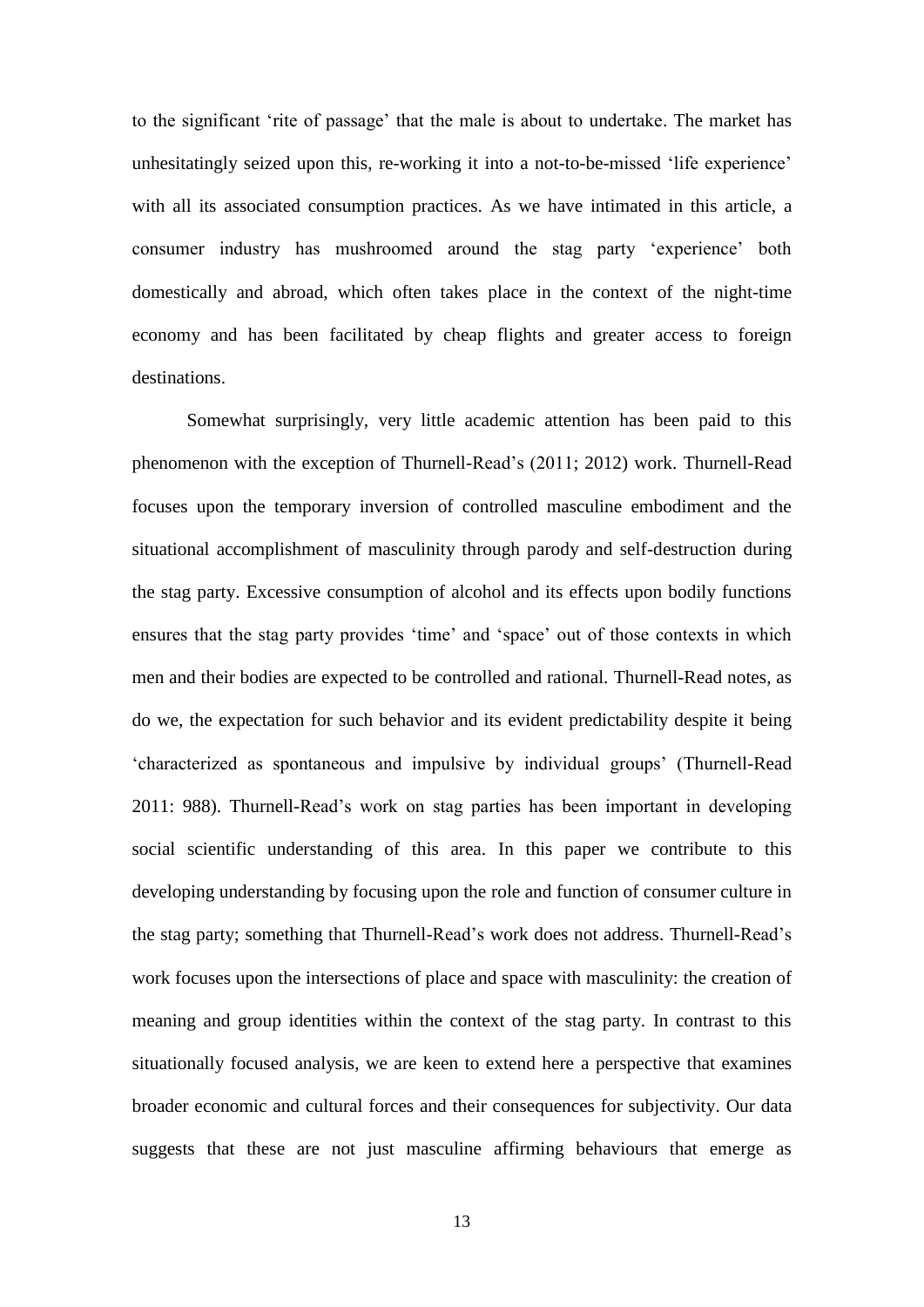situational accomplishment within a given context; although we too appreciate the significance of context during the stag party. Rather, deviant behaviour that emerges in response to expectations of what should be done during the stag party, which has been shaped, in part, by the structuring forces of consumer capital (Briggs 2013). It is our contention, based upon the data gathered, that emotions such as regret and humiliation, and the very real prospect of experiencing these, figure significantly in the context of the stag party and the deviant behavior that often occurs; as they have also been found to do in other critical studies of consumer culture where the prospect of experiencing regret and insignificance for refusing to engage in its practices are particularly powerful (see Smith and Raymen 2015). We will now introduce our data, followed by a discussion of the stag party, concomitant deviant behaviours, and their relationship to consumer culture.

## **Stag dos (and don'ts): social expectations and commercial realisations**

What became fairly clear to us while present in the consumer spaces and contexts in which stag parties take place, is that a shift in individual and group expectations around appropriate behavior creates quite intense and palpable emotional pressures that are experienced by the participants. Several individuals within the groups we observed, in some cases the 'stag' himself, would quietly express doubts about what the 'best man' and the rest of the group were insisting should be done during the stag party; yet these doubts rarely altered the activities that were ultimately engaged in.

During one stag party we attended in a town in the north of England that was made up of just four men in total, it became clear very early on in the evening that the best man felt obliged to ensure that the group were heavily intoxicated. The choice of venues to drink in were in most cases selected on the basis of the drinks offers available,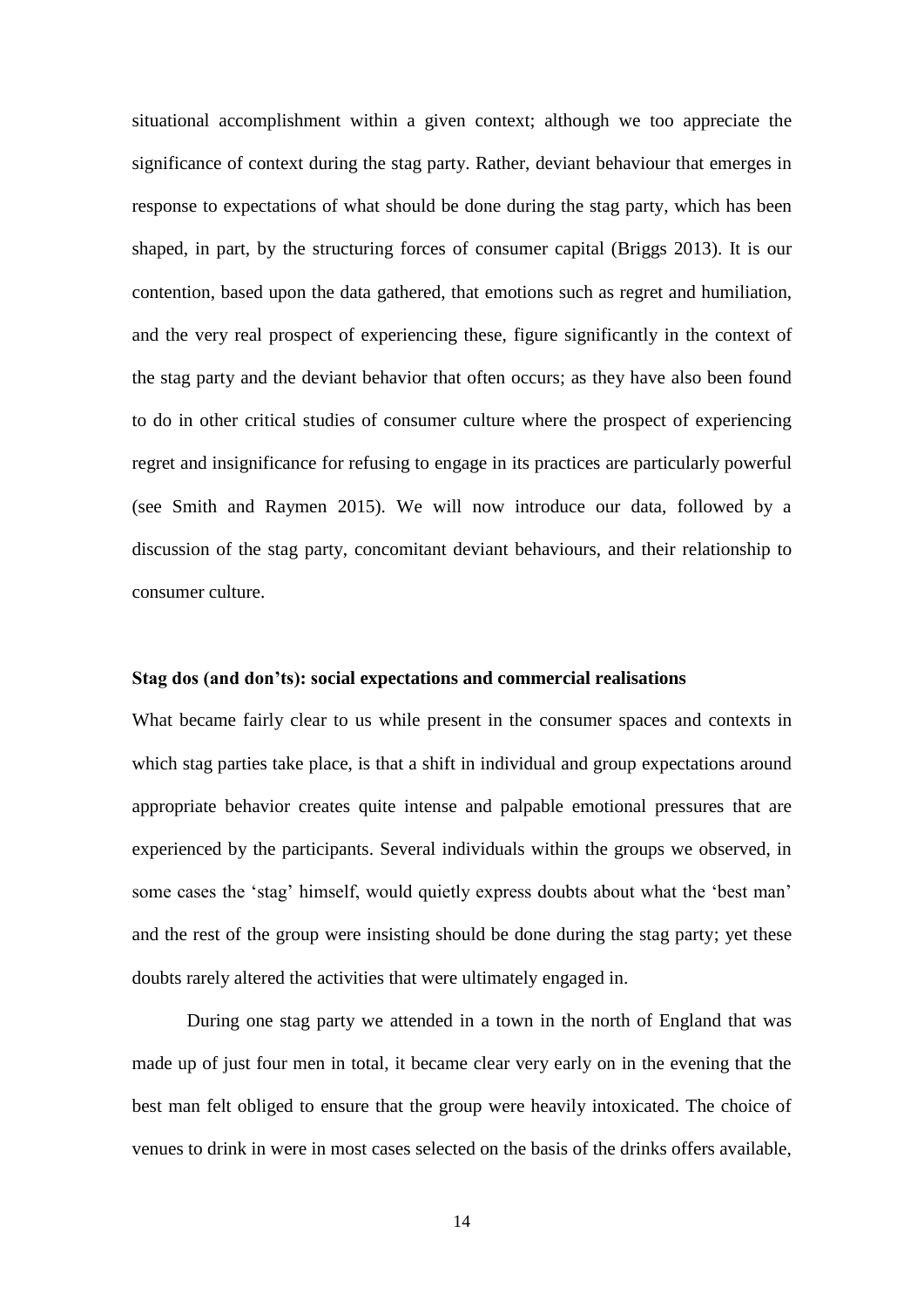with a buy two for the price of one offer often enough to persuade the group to enter. In each pub and bar we visited the best man plied us with drinks, which in each case were followed by a 'shot' (a small amount of beverage with high alcohol content), reiterating to the group that this is "what we should be doing on a stag do". When the possibility of frequenting a "titty bar" (lap-dancing club) was raised by the best man, the groom to be confided in us his doubts about whether he wanted to attend such a venue; even after four hours of heavy drinking and sexual innuendos uttered by the best man, the 'stag' was still uncomfortable with the idea. Upon finishing our drinks we were led by the best man into a very poorly lit area of the town populated by groups of female sex workers congregated on street corners, smoking and offering their services to us; to which we politely declined. Walking slightly ahead of us the best man continued to beckon us excitedly with his hand, eventually leading us to a lap-dancing club which we each paid £15 to enter. The remainder of the evening was spent in this venue. While the best man and another member of the group paid for several private dances with various women, drunkenly celebrating together as they returned, the groom to be spent the rest of the evening declining offers from various women for private dances, but did not reveal his desire to leave to the best man or the rest of the group.

Some initial reflections on these observations that took place early on during data collection, revealed some important themes to us, particularly the issue of why – even in the face of reluctance – individuals engage in activities against their wishes. Even though the groom, by his own admission, does not wish to see half-naked dancing women, let alone pay them, he continued to engage in the activities forced upon the group by the best man: doing what is expected of him, spending money on what he is expected to, and going to places where he is expected to go.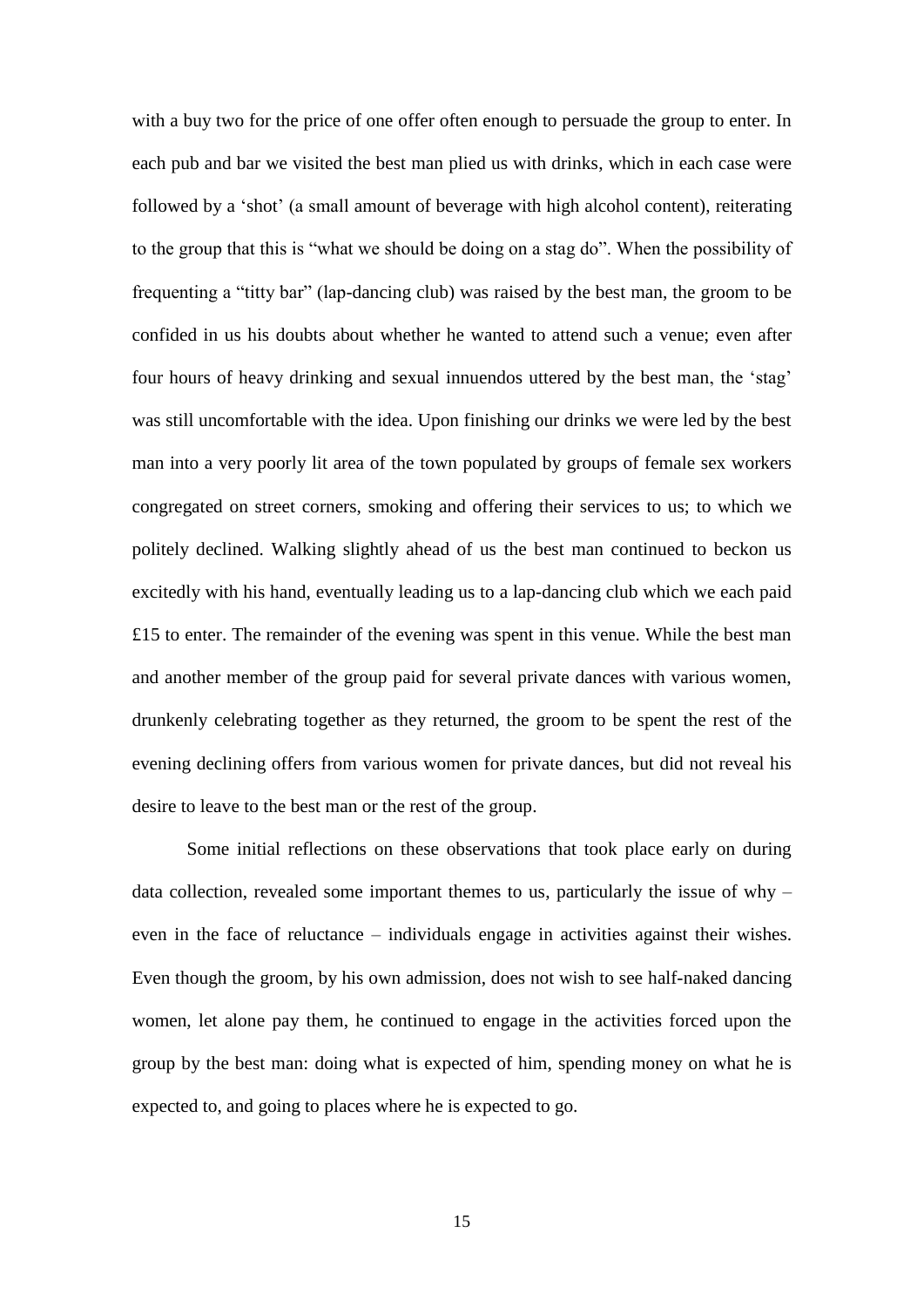Subsequent data collection on a separate stag party we attended in a large European city re-affirmed and also developed some of these early analytical insights. During this particular party the first 24 hours were spent consuming alcohol in various bars and later on in the evening in several night clubs, with only brief breaks from the drinking to change clothes and eat food. By the evening the general effects of the alcohol consumption, combined with individual member's desires to visit particular venues and the congestion of the city's night-time economy, resulted in the group being separated into smaller factions until the early hours of the morning. The issue of deviant and risky behavior, as well as social and physical harm, emerged strongly during this stag party we observed, as the following field notes describing some of the quite chaotic and concerning events of the night attest:

It's 5am. I have only been asleep for two hours. The incessant ringing of Jim's (the best man) phone finally forces me out of sleep. I slowly open my eyes which feel uncomfortable with fatigue. My mouth is dry and filled with a sickly sweet taste. I sit up wincing as the pain of my hangover slowly spreads across my head. Jim is laid next to me, his head at the opposite end of the bed to mine. He removes the sheet covering his face and answers the phone:

"Gaz?" he asks.

In the silence of the apartment, Gaz's voice is just about audible:

"Fucking hell Jim, where are you?"

"I am in bed. Why? Where are you?" Jim replies.

"Outside the apartment, but I cannot get in. Someone let me in, I'm genuinely fucking scared mate. I do not know what has happened to me in the last few hours"

Jim goes to the intercom. Several minutes later Gaz enters: bleary eyed, with visible traces of vomit on his shirt. Intrigued by the commotion the other men emerge from their rooms and an audience of pale, mostly muscular and tattooed bodies in boxer shorts gather around Gaz in the dimly lit communal area of the apartment. Gaz proceeds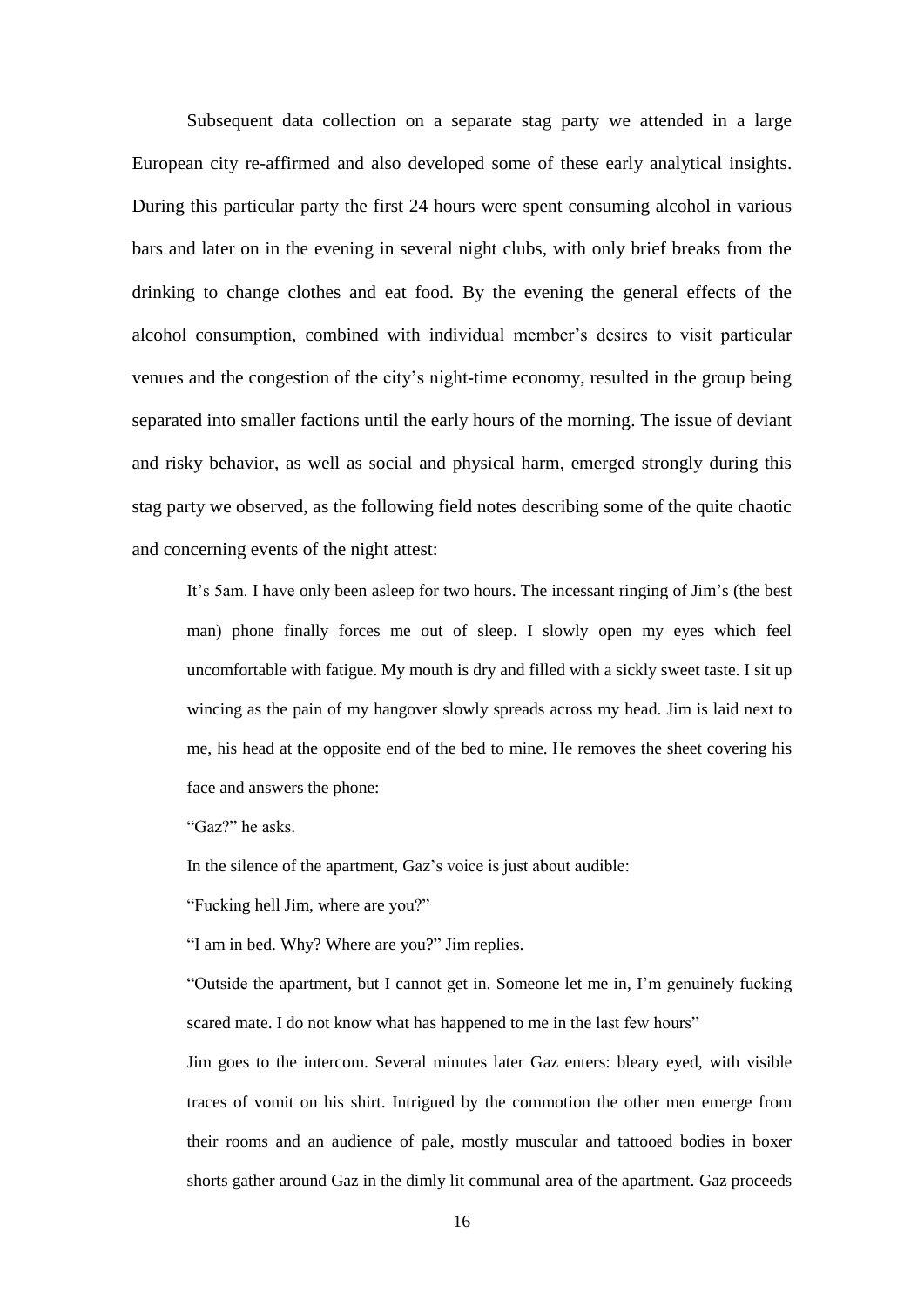to tell us the events, from what he can remember of them, from the previous several hours. He described becoming separated from the group. At this point his memory became hazy and he described then remembering waking up in a hotel reception area, covered in vomit, with a member of the hotel staff stood over him. Gaz was ejected from the hotel and wandered around the city's streets alone in search of the apartments. Unable to find them he fell asleep on a bench and woke up with a local man attempting to remove his phone from his pocket:

"I just snatched my phone off him and fucking ran …"

As Gaz relays his vague recollections of the night at certain points the other men present laugh hysterically at his misfortune. When Gaz finishes telling the group what happened he turns to one of the other men present and says:

"It's a horrible horrible place (European City), I am telling you I have seen it" The room erupts in laughter.

As we have begun to discuss already following the work of Thurnell-Read (2011), the gendered social expectations evidently present during stag parties appear from our data to meld with commercially driven imperatives that market conceptions of 'enjoyment' and the 'good life'. What this seems to entail within the context of the stag party is an obsessive compulsion to enjoy and over-indulge in hedonistic consumption in the limited time available, which is, in the context of night time leisure, underpinned by jouissance – pleasure that can extend into pain and discomfort (Briggs 2013; Lacan 2002). The following day of this stag party was spent reminiscing on the previous night's antics in an attempt to piece together what happened using the various testimonies of each individual. Aside from Gaz's experiences outlined above, another member of the group was robbed in the street and had his money stolen, three others fell asleep in a shop doorway, and one fell over hitting his head on the floor, which left a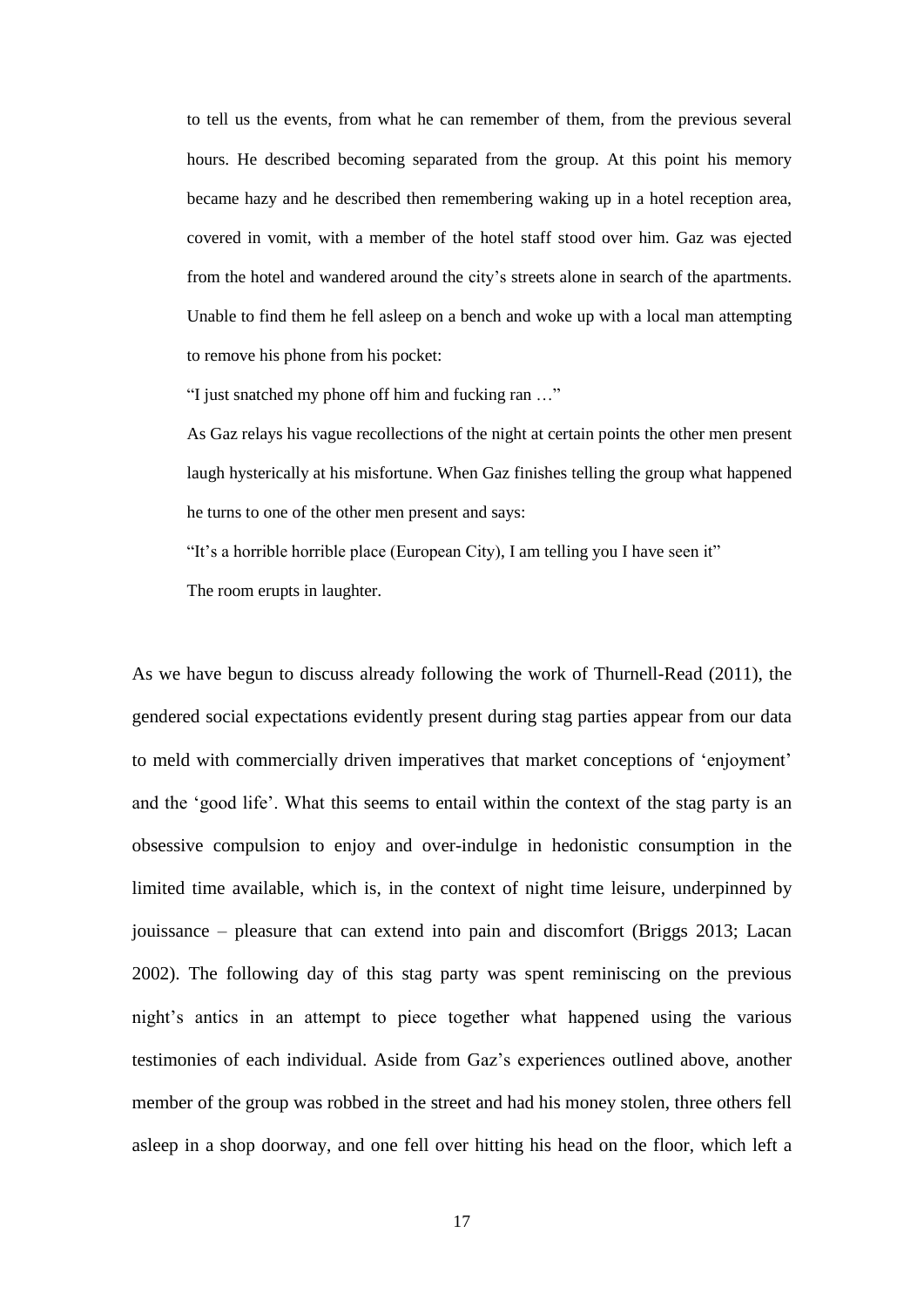deep gash on his face. Gaz was evidently quite shaken by his experience and confided in us his fears of potential repercussions from his behavior (namely arrest by local police). Yet, Gaz's experience was re-constructed by the group into an adventure: a character enhancing experience in which he emerged heroically from adversity as the leading man in an anecdote that would live on within the group's memory. On several occasions during the rest of the weekend Gaz anxiously sought reassurance that he "hadn't done anything wrong" and that "everything would be okay". Gaz's quite intense paranoia was consistently rejected by the group as unfounded and responded to with statements like: "forget it pal", "fuck it", "it does not matter", "no one will be bothered about it". His concerns were quashed under the weight of the group's re-working of the night, which re-casted his experience as one that he could re-tell to friends, or even his children and their children; undeniable evidence that he had 'lived' and would not need to suffer the indignity later in life of feeling regret over what could have been.

We argue then on the basis of the data presented so far that there is an overwhelming emphasis placed upon the construction of personal and group stories – regardless if they result in positive or negative experiences – and even regardless of whether the 'stag' is aware they are happening, as field notes from our observations further attest:

To my left, a group of men on a stag party stumble out of the bar where we drink; each dressed in some sort of fancy-dress costume. As they come out, they all point at a halfnaked man, the stag, who sits on the floor with his face on his arms. They lift his head up and he still doesn't seem to recover; he remains seated and his mouth gapes open as if he is asleep. One member of the group reaches into his pocket and pulls out a red marker pen and writes something on the slumped stag's forehead. The stag sits there and doesn't move as the giggles turn to outright laughter; even the waitress at the bar joins in. I go over to see what they have written and as I arrive the waitress adds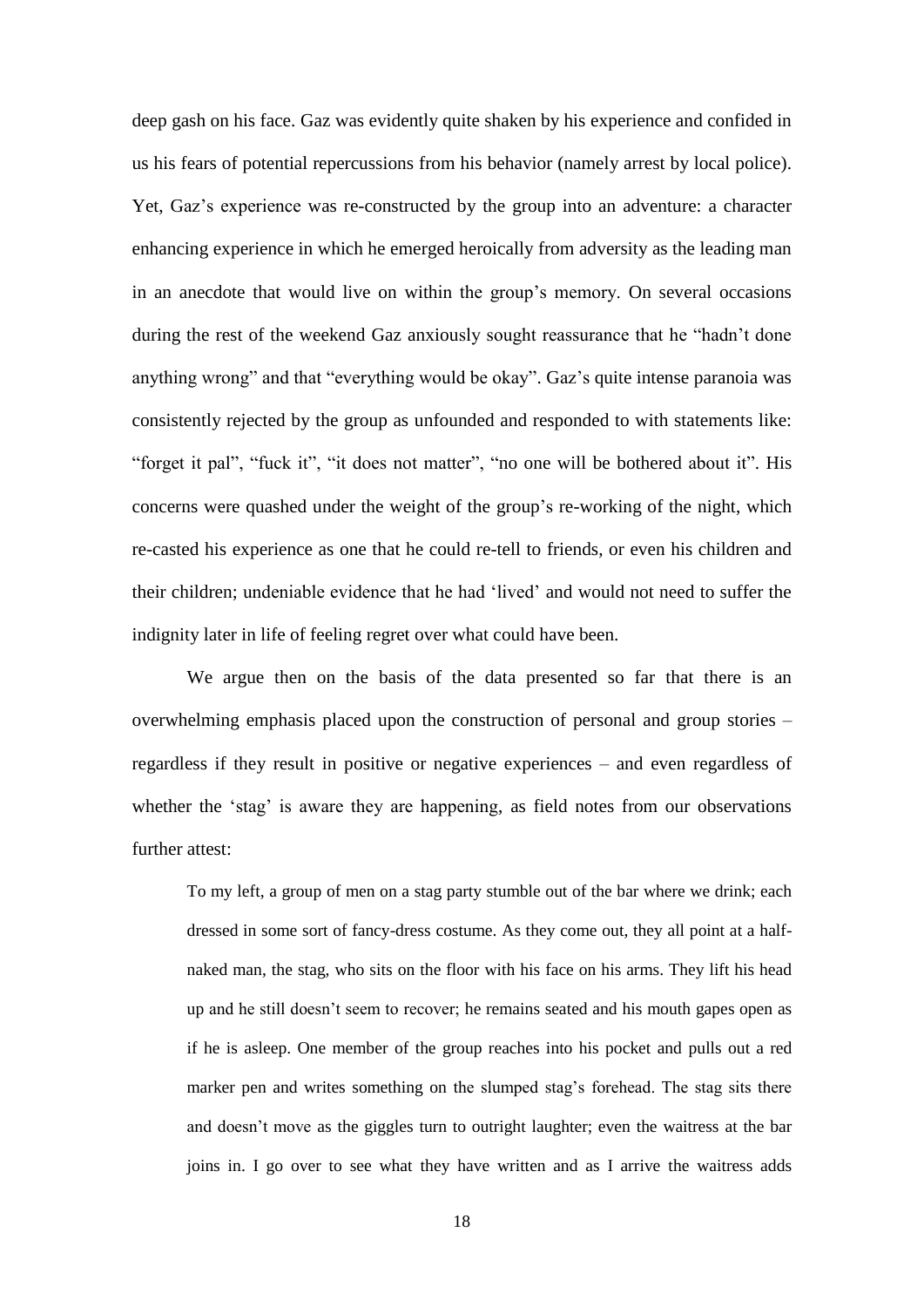something on his chest: she writes 'cockless' while scribbled in capital letters on his forehead is 'SHITCUNT'. The group is now in hysterics and it transpires the stag has lost his costume; hence the reason he is half naked. Shortly after, as the laughing continues, the stag seems to be waking up and raises a docile smile at his party. He gets up and high fives his friends who refrain from telling him about the offensive graffiti they have applied to his face.

# **Moral suspension, the exploration of fetishes, and the kudos of the wrong**

Our more formalised interviews with individuals who had organized a stag party through their role as 'best man', revealed further the role that extreme shaming, humiliation and deviance often plays in the stag party experience for all those involved; not just the stag. As one of our interviewees, Ralph, who works in the motor industry and has attended several stag parties, on one occasion as the best man, revealed to us. Despite being aged in his late thirties, Ralph, like some of Smith's (2013) more mature respondents discussed earlier, possesses a strong attachment to night time leisure and consumption in this milieu. He often frequents his local night time economy and spends quite substantial amounts of his money on alcohol and recreational drugs. He recently attended a stag party that took place over a weekend on a Spanish Island. As we had found during our observations of some stag parties, a huge emphasis was placed by certain members of the group upon prolonged 'binge' drinking, which began at the airport and was followed by several drinking games on the plane that involved offending some of the female members of the cabin crew. When they arrived at their accommodation they immediately headed for the area's notorious night-time economy and targeted one member of the group with a campaign of persistent, and quite extreme, pranks that aimed to humiliate him. Ralph, and several other members of the group, 'spiked' this individual's drinks with strong spirits to such an extent that he eventually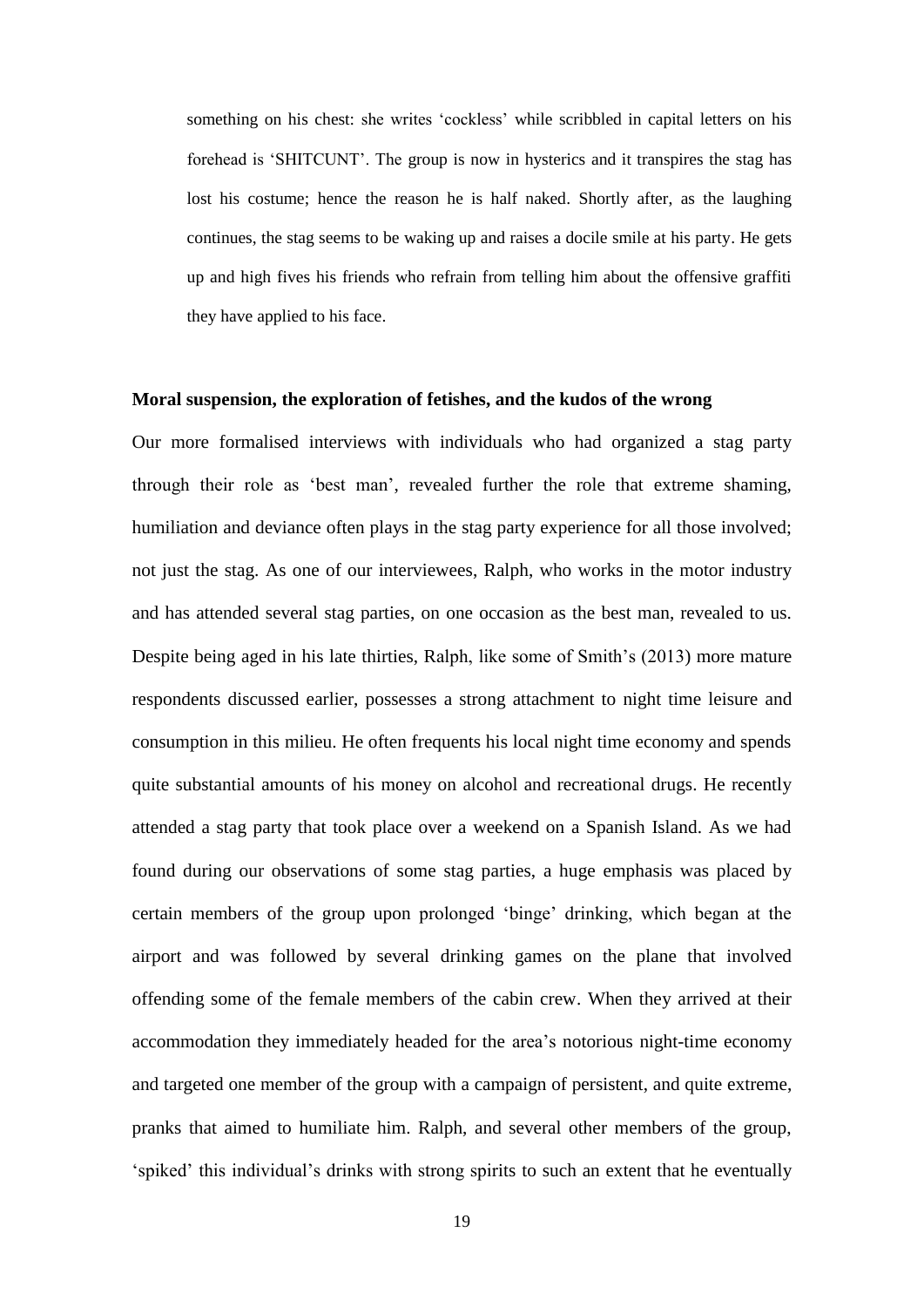collapsed onto the floor unconscious. While unconscious he soiled himself and the group tied him to a door at their accommodation using cling film.

Quite extreme forms of such degradation and humiliation that are self-inflicted and actively engaged in by men present on stag parties also emerged during an interview with one of our other participants, who we have called Lee. Lee is aged in his early thirties and works in the finance sector. He has recently organized and attended a stag party for one of his close friends. Below he reflects upon some of the stag parties he has attended during the last several years, emphasizing particularly his willingness to engage in sometimes extreme sexually deviant behavior during these:

Lee: On one of my work mate's stag dos we went to the strippers, some people ended up shagging hookers [sex workers], I were pressing my balls [testicles] up against restaurant windows. I'm not talking posh restaurant windows [laughs]…

Later on in the interview Lee returned to these issues in a discussion of a different stag party:

Lee: That stag do was absolutely on the money…one of the kids was eating urinal cakes, straight from the urinal, horrific isn't it? We went into another bar and that kid ate another urinal cake [laughs]…that's when I was putting straws in my ass [laughs]… he was squatting underneath me pretending to drink out of it [laughs]

Lee showed us photographs of these incidents during an interview with him that were taken using an attendee's phone. As Lee intimates, this stag party was 'on the money' as it featured a series of particularly grotesque and sexually deviant behaviours that pushed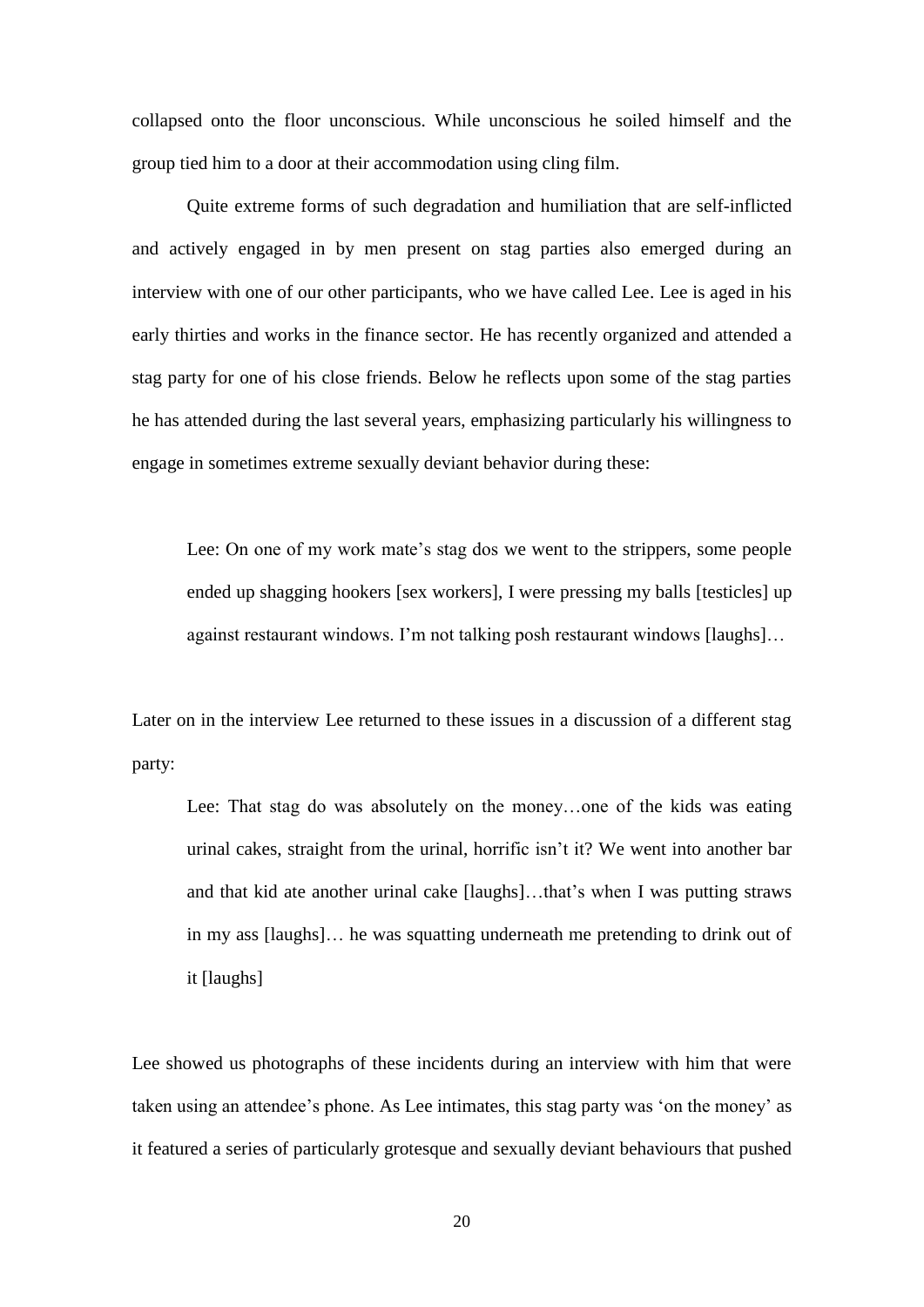the normative levels of transgressive behaviour that these men expect on such occasions into the realm of the absolute extreme. Lee's experiences reveal the willingness of some individuals to self-degrade and humiliate during the stag party which he emphasized to us was for his own and the group's amusement.

## **The future's past**

Despite the sense of genuine adventure that emerges from our data, what happened was also underlined by a certain predictable inevitability. These brazen and potentially harmful experiences were the 'kinds' of experiences these men intended, whether entirely consciously or not, to have before the stag party had begun. Lee's comments below during an interview re-affirm the broad analytical point we are making here:

Lee: If 60 year old Lee were looking back at me, I want to be able to say 'yeah I did that'. And you know what, I've got plenty of time to be reserved…plenty of time to be mature... I'm still relatively young, I'm going to be with all my mates, so it's the right thing to do to be a bit lary…as soon as you get married your priorities have got to change...the stag do, its saying, if you've not already done all of these outrageous things, then here is your chance. Make sure you do it now, cos you are never going to get this chance again… when you are married, that is it, that's the end of it. And then your friends have got to come along with you for the ride haven't they? And they've got to show that camaraderie…otherwise if they are all sat there and they're all being quite pleasant like it's just a normal day…you are thinking fuck this, this is my last chance, you would feel really let down by the group wouldn't you?

21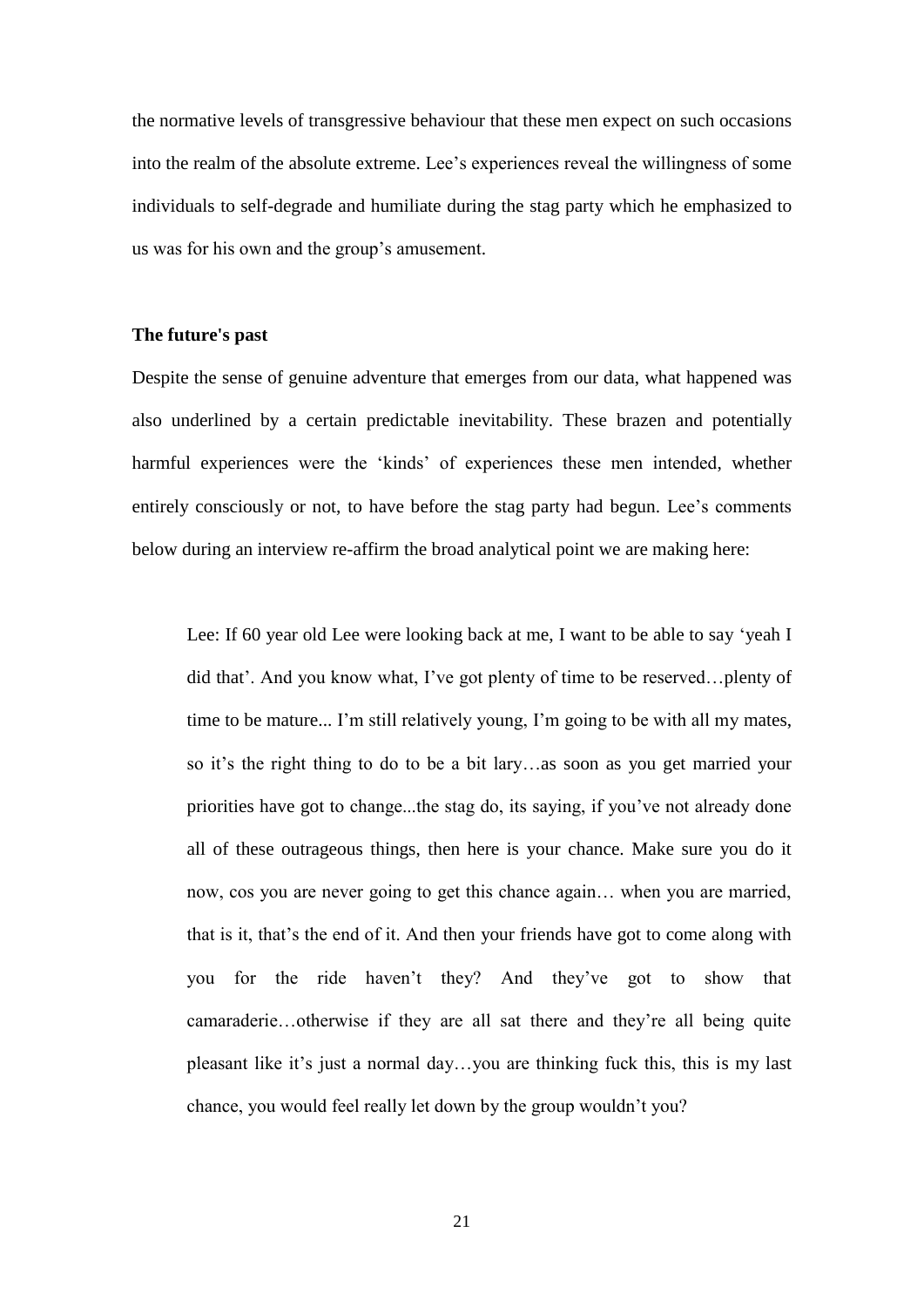As Lee indicates, the injunction to take *enjoyment* to its extreme, particularly while you are young, in spaces of consumption has become a quite firm expectation. So firmly, we would contend, that the possibility of not doing so is very difficult for individuals to conceive while they are in those spatialized and temporal contexts. As Lee states this is the "right thing to do". To not do so would risk experiencing deep regret about what could possibly have been. The injunction is to grasp these precious moments so they can be carried into the future and cherished through memory at a later stage in the lifecourse when it is perceived that age, familial and work responsibilities will have removed the possibility for such moments and experiences. It is our tentative contention that identity is increasingly not just constructed through reflexively examining and memorialising the past, but in a process of reflexively examining the past while it is still the future; before it has happened. Individuals transport themselves into an *imagined* future, reflecting admirably upon an *imagined* past. This is a speculative process that informs the subject's present sense of identity, as someone who will seize future opportunities, live future life to the full, and not reflect upon the *future's past* with rueful rumination and regret. However, what our research suggests is that such a process is ultimately flawed, on the basis that there is little, if anything, which is truly enigmatic or unknown about such reflexive imaginings. The social activities and deviant behaviour these men engaged in as part of this process of identity formation was, and is, heavily commercialised. The global reach of advanced capitalism's consumer and leisure corporations structures such enjoyment and possibilities within specific commodified consumption practices (Briggs 2013).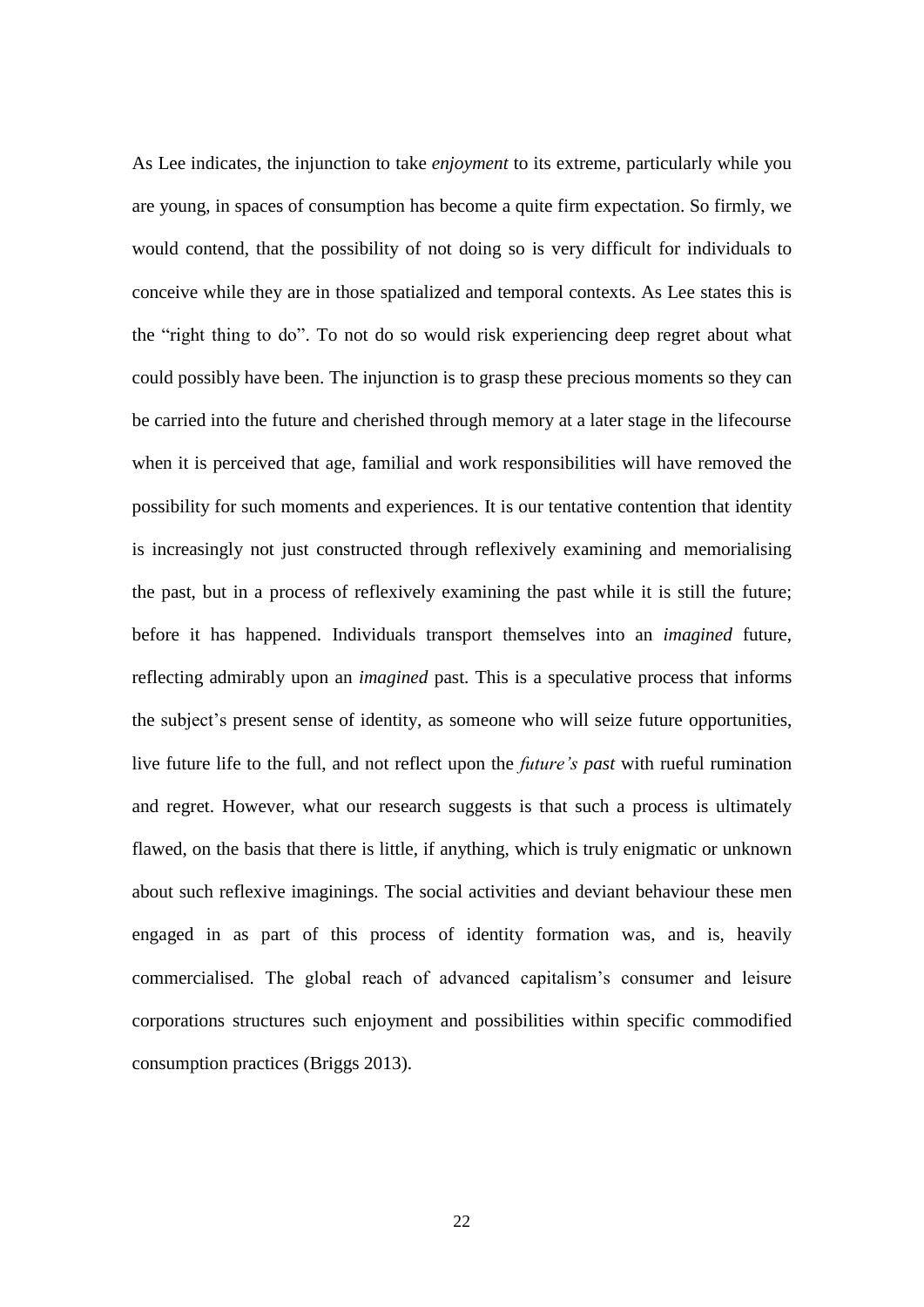## **'This is my stag night I shall be acting like a stag!' Discussion**

This article has made use of ethnographic methods in an attempt to develop current knowledge around the growing popularity and significance of the stag party amongst British men. Given the number of participants in our research we are not in a position to generalize our findings to all men who engage in stag parties and we are aware that some men's stag parties will not necessarily involve excessive consumption of alcohol within the spatialized context of the night time economy. However, given the pervasiveness of this and some of the deviant activities present within the data we have collected, and the resonances of what we have found within some other critical literature on the night time economy and consumerism (see Briggs 2013; Smith 2013; Winlow and Hall 2006; 2009), we do wish to make several tentative points about the stag party experience and its relationship to consumer culture.

The consequences of having not 'enjoyed' yourself during the temporal moment of the stag party seemed to prey on our respondents minds quite considerably. Evidently, the social company, the space and moment in time of the stag party provide a context for homo-social interaction and camaraderie between men; through which, behavior typically considered 'masculine' and often colloquially referred to as 'laddishness', which, in this situation, entail excessive drinking, deviant behaviour, as well as the objectification and consumption of women emerge. We argue that what dovetails this is potent consumerist ideology, which has a significant role in setting up ideological motifs for life. These men construct a sense of liberation as a means to permit them to undertake risky and extreme behaviours. Engagement in 'hyper consumption' (Briggs 2013) and deviance was believed to be indicative of doing what was 'right' in these circumstances away from sometimes monotonous employment and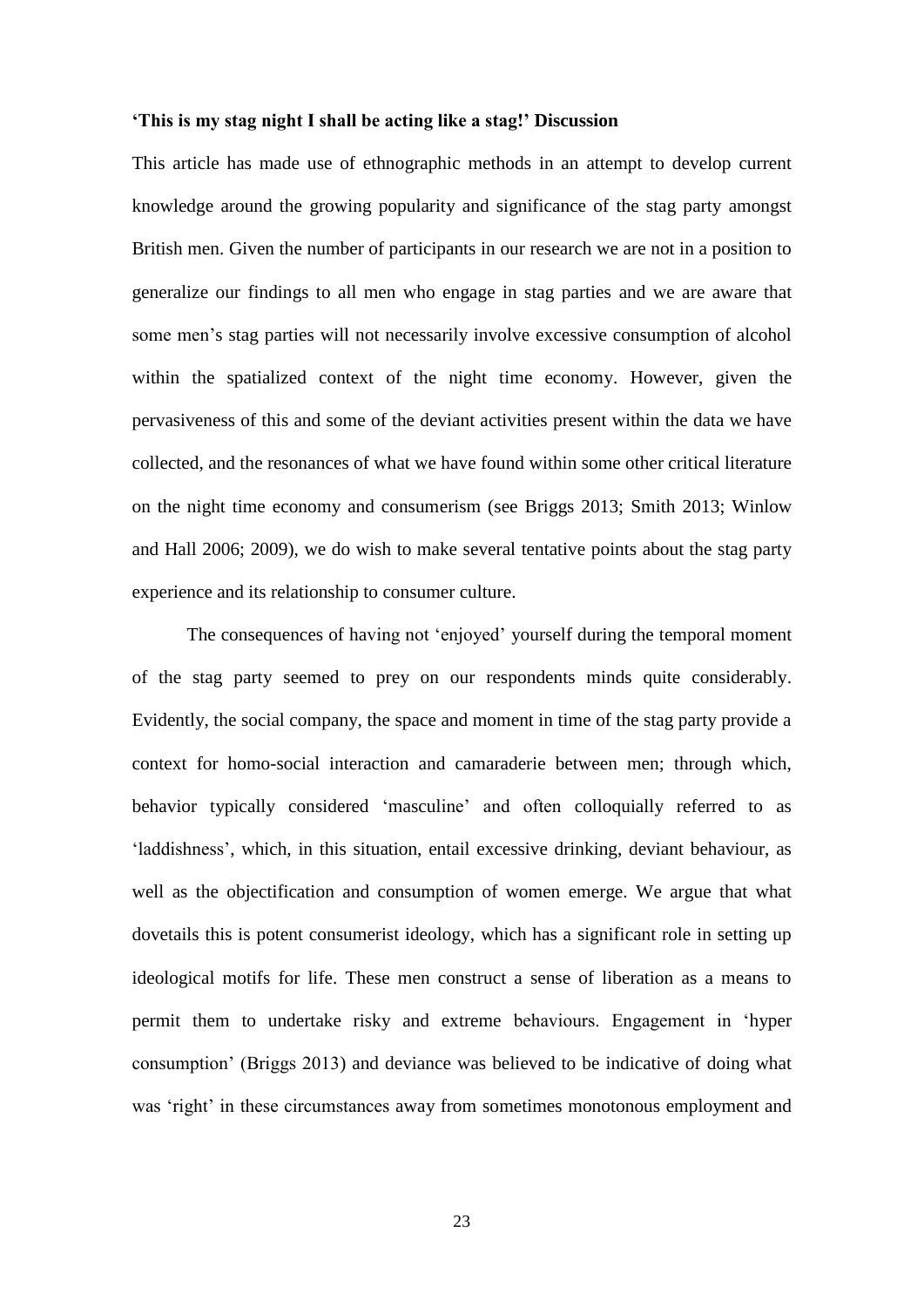before the impending constraints that they perceived would accompany marriage and domesticity.

As revealed in our data, to 'enjoy' in this context is predicated upon excessive consumption of alcohol and occasionally transgressive behavioural experimentation that involves an inversion of acceptable behavioural etiquette and possibly indicates, as others have observed, a continuation of aspects of infantile narcissism into 'adulthood' that is, in part, driven by pervasive consumerism (Hall et al 2008; Hayward 2012). We argue that these men are merely reproducing exaggerated forms of behaviour which are expected of them and which they expect of themselves in a pocket of available time to celebrate. The stag party is another short space in time socially and commercially constructed for temporal blowouts which often results in deviant behaviour. There is a kudos attached to wrongdoing - a *kudos of the wrong* - despite the potentially painful and harmful consequences (Briggs 2013; Lacan 2002), which reflects the importance of the social occasion to assemble something that it is believed will be of subjective and collective use in a future which has not happened yet (*future's past*). A subjective investment in this can be fragile and potentially physically and psychologically harmful; yet still, the participants view it as worthwhile, or simply engage in it under the additional weight of subjective and peer/group expectations that emanate within the spatialized context of the stag party. We suggest then, that this is a consumerist leisure context in which deviance, as well as forms of social, psychological and physical harm, can become largely expected and normalized.

## **References**

Bauman, Zygmunt. 1998. *Work, Consumerism and the New Poor.* Buckingham: Open University Press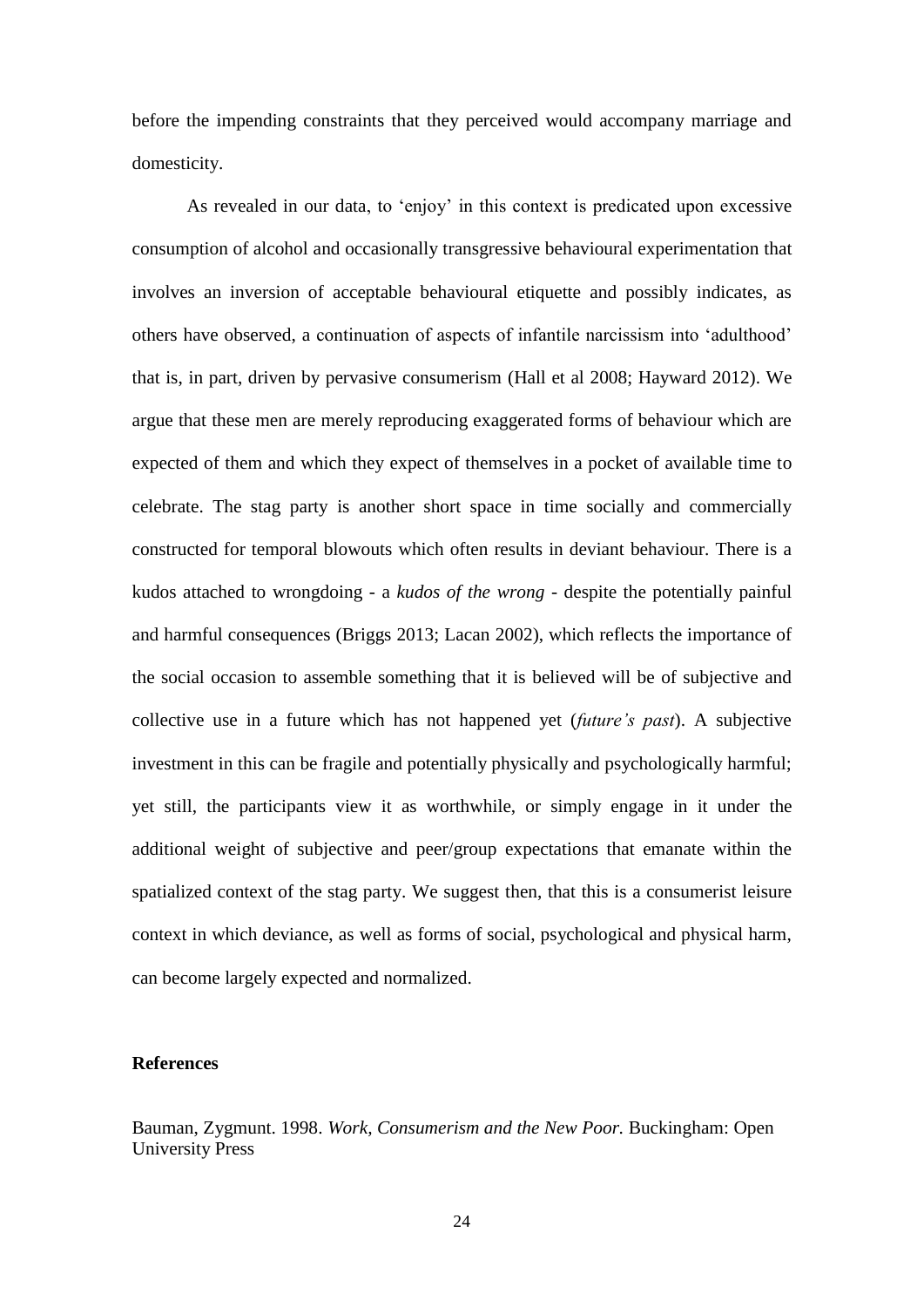Bauman, Zygmunt. 2011. *Collateral damage: Social inequalities in a global age,*  London: Polity

Bauman, Zygmunt., and Leonidas Donskis. 2013. *Moral Blindness: The loss of sensibility in Liquid Modernity* London: Polity

BBC News. 2016. "Ryanair: British stag party causes flight diversion to Berlin". <http://www.bbc.co.uk/news/world-europe-35681147?sthisfb> (accessed 11<sup>th</sup> April 2016)

Briggs, Daniel. 2013. *Deviance and Risk on Holiday: An Ethnography of British Tourists in Ibiza.* Basingstoke: Palgrave Macmillan

Calvey, David. 2008. "The Art and Politics of Covert Research: Doing 'Situated Ethics' in the Field." *Sociology* 42 (5) 905-918

Eldridge, Adam., and Marion Roberts. 2008. "Hen parties: Bonding or brawling." *Drugs: Education, Prevention and Policy,* Vol 15 (3): 323-328.

Ellis, Anthony. 2016. *Men, masculinities and violence: an ethnographic study.* London: Routledge

Furlong, Paul., and Fred Cartmel. 1997. *Young People and Social Change: Individualisation and Risk in Late Modernity.* Buckingham: Open University Press

Hall, Steve., Simon Winlow, and Craig Ancrum. 2008. *Criminal Identities and Consumer Culture: Crime, exclusion and the new culture of narcissism. Cullompton:* Willan

Hall, Steve., and Simon Winlow. 2015. *Revitalising Criminological Theory: Towards a New Ultra-Realism.* London: Routledge

Hayward, Keith. 2012. "Pantomime Justice: A cultural criminological analysis of 'life stage dissolution'" *Crime Media Culture.* 8 (2) 213-229

Hobbs, Dick. 2001. "Ethnography and the Study of Deviance." Pp. 204-219. in P. Atkinson, A. Coffey, S. Delamont, J. Lofland and L. Lofland, (Eds) *Handbook of Ethnography.* London: Sage

Hobbs, Dick., Phil Hadfield, Stuart Lister, and Simon Winlow. 2003. *Bouncers: Violence and Governance in the Night-time Economy.* Oxford: Oxford University Press

Hollands, Robert. 2002. "Divisions in the Dark: Youth Cultures, Transitions and Segmented Consumption Spaces in the Night-time Economy." *Journal of Youth Studies.*  Vol. 5 No, 2, 153-171

Horsley, Mark. 2015. *The Dark Side of Prosperity.* Surrey: Ashgate

Lacan, Jacques. 2002. *Ecrits.* London: Norton.